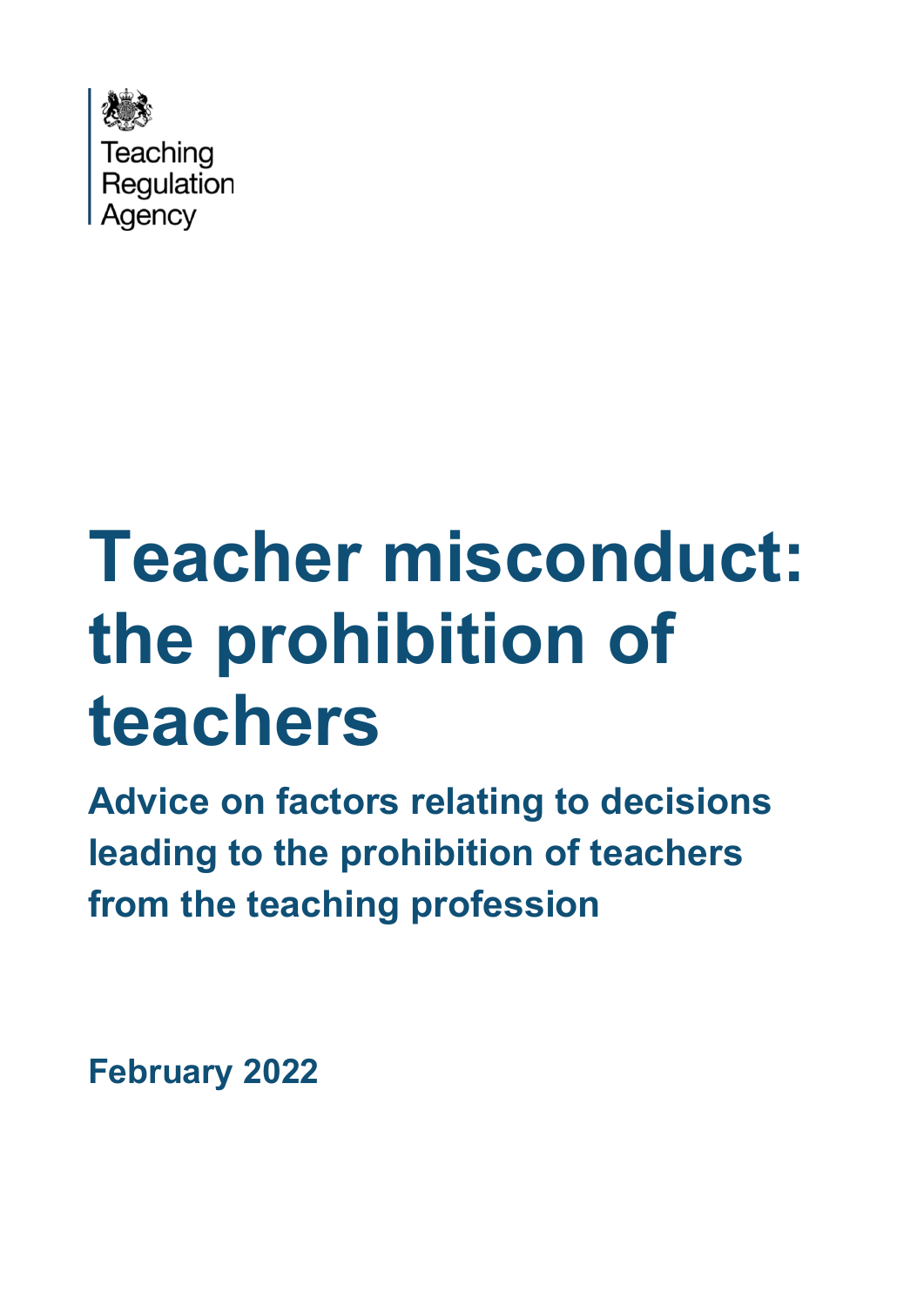# **Contents**

|     | 1. Introduction                                                                                                                                                                    | 3              |
|-----|------------------------------------------------------------------------------------------------------------------------------------------------------------------------------------|----------------|
|     | About this advice                                                                                                                                                                  | 3              |
|     | Who this advice is for                                                                                                                                                             | $\overline{4}$ |
| 2.  | The regulatory system                                                                                                                                                              | $\overline{4}$ |
| 3.  | Role of the Disclosure and Barring Service ("DBS")                                                                                                                                 | 6              |
| 4.  | What is a prohibition order and interim prohibition order?                                                                                                                         | $\overline{7}$ |
| 5.  | Panel decision-making criteria                                                                                                                                                     | $\overline{7}$ |
|     | (i) Is the panel satisfied that the facts of the case have been proved?                                                                                                            | 8              |
|     | (ii) Has there been: a) "unacceptable professional conduct"; b) "conduct that may bring<br>the profession into disrepute"; or c) "conviction, at any time, of a relevant offence"? | 9              |
|     | (iii) Is a prohibition order appropriate?                                                                                                                                          | 14             |
|     | <b>Public interest</b>                                                                                                                                                             | 14             |
|     | <b>Behaviour</b>                                                                                                                                                                   | 15             |
|     | Mitigation                                                                                                                                                                         | 18             |
| 6.  | Panel recommendations on prohibition                                                                                                                                               | 18             |
| 7.  | Panel recommendations on review period                                                                                                                                             | 19             |
| 8.  | Decisions on prohibition                                                                                                                                                           | 20             |
| 9.  | Application for a prohibition order to be reviewed and set aside                                                                                                                   | 21             |
| 10. | Appeals                                                                                                                                                                            | 22             |
|     | Annex A - Interim prohibition orders (IPO)                                                                                                                                         | 23             |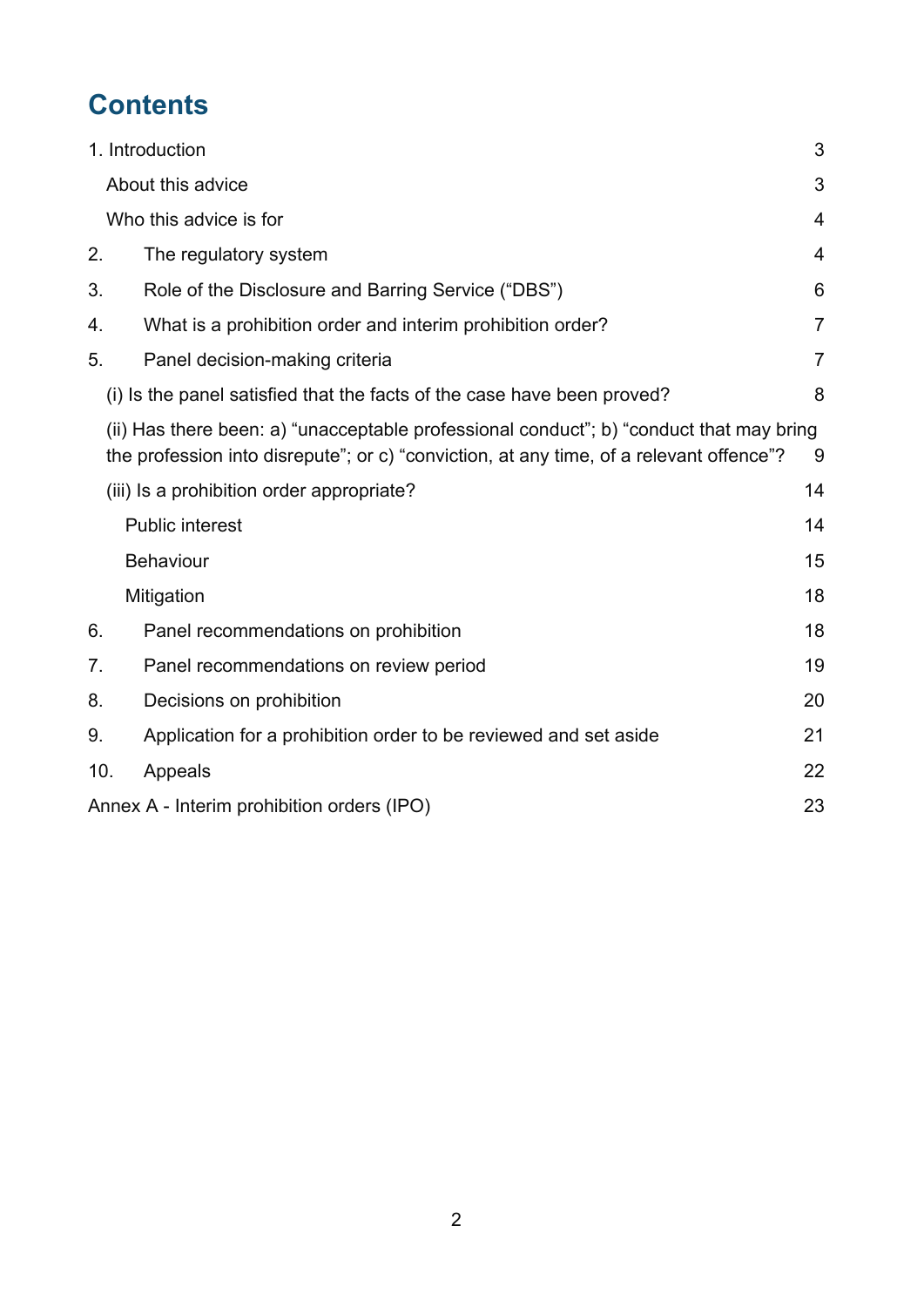# <span id="page-2-0"></span>**1. Introduction**

## <span id="page-2-1"></span>**About this advice**

This advice sets out the arrangements for the regulatory system relating to teacher<sup>[1](#page-2-2)</sup> misconduct which operates within a legislative framework which came into force on 1 April 2012. These arrangements are operated by the Teaching Regulation Agency (the TRA), an executive agency of the Department for Education, which acts on behalf of the Secretary of State for Education as regulator of the teaching profession.

This advice sets out the factors to be considered by a professional conduct panel  $(panel)^2$ , which is an independent panel convened by the TRA for the purpose of the regulation of teacher misconduct. The primary purpose of the advice is to inform panel considerations, findings and recommendations to the Secretary of State whether to impose a prohibition order on a teacher. A senior official, who acts as the decision maker on behalf of the Secretary of State, also uses this advice when considering the panel's recommendation and in deciding whether to make or set aside a prohibition order.

In using this advice, panel members are acting in a judicial capacity and are obliged to exercise their own judgment in making decisions, within the framework set out below by the Department for Education.

The advice provides information about the types of behaviours and actions that would likely cross the 'threshold' between acceptable and unacceptable conduct (see Section 5(ii)) for a person working in the teaching profession. The types of behaviours and actions described cannot be exhaustive, so whilst panels and decision makers will use this advice to help achieve a level of consistency in considering cases, there will likely be circumstances where behaviours and/or actions not referenced in the advice are considered to have crossed the 'unacceptable' threshold. The advice sets out how panel members should consider how any mitigation presented by the teacher should be weighed alongside any finding of misconduct.

This advice complements other departmental advice relating to the regulation of the teaching profession, that can be obtained from the teacher misconduct section of the [GOV.UK](https://www.gov.uk/guidance/teacher-misconduct-referring-a-case) website.

<span id="page-2-2"></span><sup>&</sup>lt;sup>1</sup> A reference to a teacher is to be interpreted in accordance with the definition in regulation 2 of The [Teachers' Disciplinary \(England\) Regulations 2012.](https://www.legislation.gov.uk/uksi/2012/560/contents/made) It should be noted that this definition is not limited to qualified teachers.

<span id="page-2-3"></span><sup>&</sup>lt;sup>2</sup> Regulation 6 of the Teachers' Disciplinary (England) Regulations 2012 as amended by **The Teachers'** [Disciplinary \(Amendment\) \(England\) Regulations 2014.](https://www.legislation.gov.uk/uksi/2014/1685/contents/made)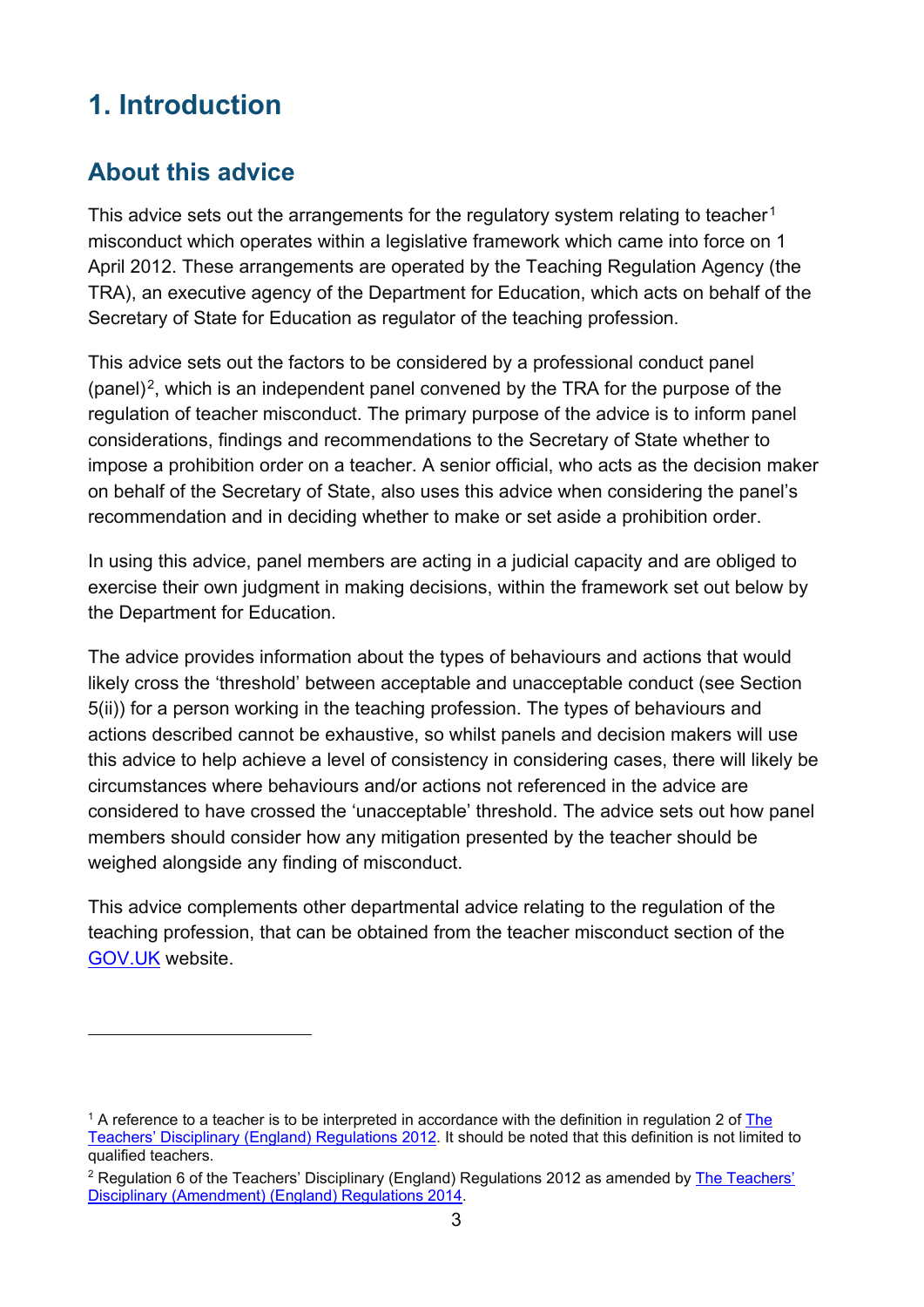## <span id="page-3-0"></span>**Who this advice is for**

- **Panel members**[3](#page-3-2)**:** to inform their decision-making process at panel hearings and meetings.
- **Employers**[4](#page-3-3) of teachers (including agencies) and anyone considering making a referral: to help them make a judgment about whether an allegation of teacher misconduct is sufficiently serious to refer the matter to the TRA.
- **Teachers:** to help them understand the potential consequences of specific allegations of misconduct including the types of behaviours and actions that would likely cross the threshold between acceptable and unacceptable conduct for a person working in the teaching profession.
- **Teachers and panel witnesses:** who attend a panel hearing to help inform them about the decision-making process followed.
- **Teacher representatives:** if a teacher is represented, to support the preparation of the teacher's case and when presenting their case at a panel hearing.
- **TRA:** to support the TRA, and lawyers who advise them, in their investigations of allegations against teachers and determination of whether a case should be investigated and proceed to a panel hearing or meeting.
- **Decision maker:** to support their decision-making when considering a panel's recommendation and deciding whether to make or set aside a prohibition order.
- **The public:** to provide reassurance and transparency about the decision-making process that will be followed when it is alleged teachers may be guilty of committing serious misconduct.

# <span id="page-3-1"></span>**2. The regulatory system**

1. Teachers are the single most important factor in a child's education who act in 'loco parentis'. The overwhelming majority are highly competent and effective, and never engage in any form of misconduct. Headteachers and governing bodies are responsible for managing teachers in relation to their competence and conduct and

<span id="page-3-2"></span><sup>&</sup>lt;sup>3</sup> In addition to the advice contained within this document, panel members receive bespoke training that covers a panel's role and responsibilities, consideration of evidence, decision-making factors and child safeguarding, including assessing risk of harm.

<span id="page-3-3"></span><sup>4</sup> The Department for *Education's ['Keeping children safe in education'](https://www.gov.uk/government/publications/keeping-children-safe-in-education--2) (KCSIE) statutory guidance* and *[Staffing and Employment Advice for Schools'](https://www.gov.uk/government/publications/staffing-and-employment-advice-for-schools)* provides further clarification to employers of teachers about the duty to consider referring serious cases of misconduct to the TRA.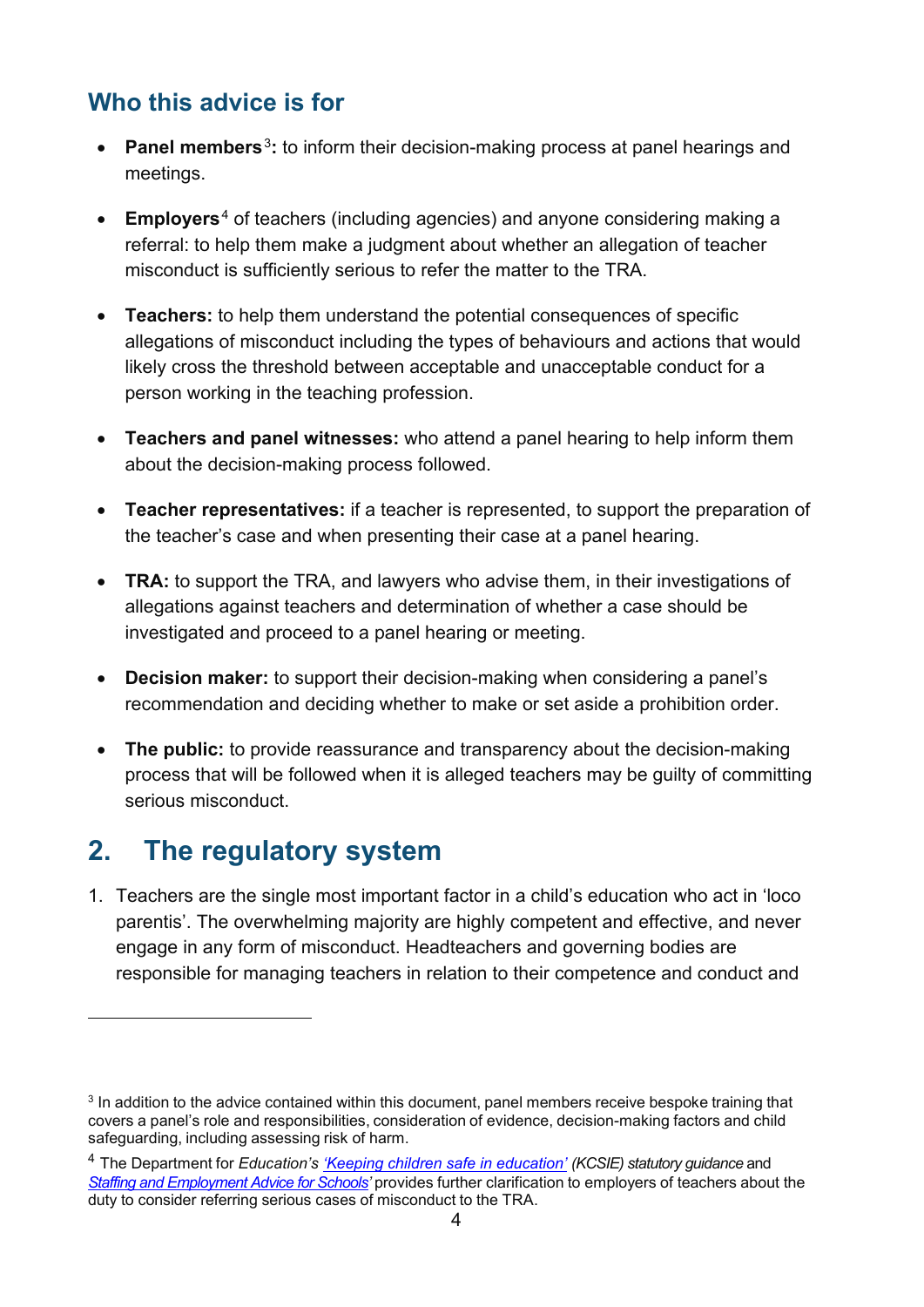for taking action to address underperformance and misconduct in their schools. The department's statutory guidance [Keeping children safe in education \(KCSIE\)](https://www.gov.uk/government/publications/keeping-children-safe-in-education--2) makes clear that safeguarding and promoting the welfare of children is everyone's responsibility, and that all staff in schools and colleges have a responsibility to provide a safe environment in which children can learn.

- 2. [The Education Act 2002,](https://www.legislation.gov.uk/ukpga/2002/32/contents) as amended by the [Education Act 2011,](https://www.legislation.gov.uk/ukpga/2011/21/contents) gives responsibility to the Secretary of State to regulate teacher misconduct and to hold a list of teachers who have been prohibited from teaching. The TRA operates the regulatory system on the Secretary of State's behalf and references to the TRA in this advice should be read accordingly. [The Teachers' Disciplinary \(England\) Regulations](https://www.legislation.gov.uk/uksi/2012/560/contents/made) 2012 ("the Regulations") as amended<sup>[5](#page-4-0)</sup> provide specific and detailed information about how the system should operate.
- 3. The key features of the regulatory system are that:
	- The arrangements apply to anyone undertaking teaching work, as defined in the Regulations<sup>6</sup>, at any of the following institutions in England: all schools<sup>7</sup>; sixth form colleges; relevant youth accommodation; and children's homes.
	- The TRA will only consider allegations of the most serious cases of misconduct, in order to make a decision about whether a teacher should be prohibited from teaching work. Other matters, including all cases of incompetence, should be dealt with locally by employers.
	- The Secretary of State has the power to make prohibition orders and interim prohibition orders which prevent a teacher from carrying out teaching work – there are no other types of sanction available to the Secretary of State.
	- Where a teacher has been dismissed for serious misconduct or would have been dismissed had they not resigned, their employer (including an agency) has a statutory duty<sup>[8](#page-4-3)</sup> to consider whether to refer the case to the TRA. The employer should use the advice in this document to help make a judgment as to whether, on the grounds that a prohibition order may be appropriate, it is necessary to refer. Where the employer is in any doubt, a referral should be made. All referrals should be made promptly.

<span id="page-4-0"></span><sup>5</sup> The Teachers' Disciplinary (Amendment) (England) Regulations 2014

<span id="page-4-1"></span><sup>&</sup>lt;sup>6</sup> Regulation 3 of the Teachers' Disciplinary (England) Regulations 2012

<span id="page-4-2"></span><sup>7</sup> Maintained schools (including maintained nursery schools and pupil referral units), non-maintained special schools, and independent schools (including academies, 16-19 academies, free schools, and alternative provision academies)

<span id="page-4-3"></span><sup>&</sup>lt;sup>8</sup> 141D of the Education Act 2002 (as amended by the Education Act 2011)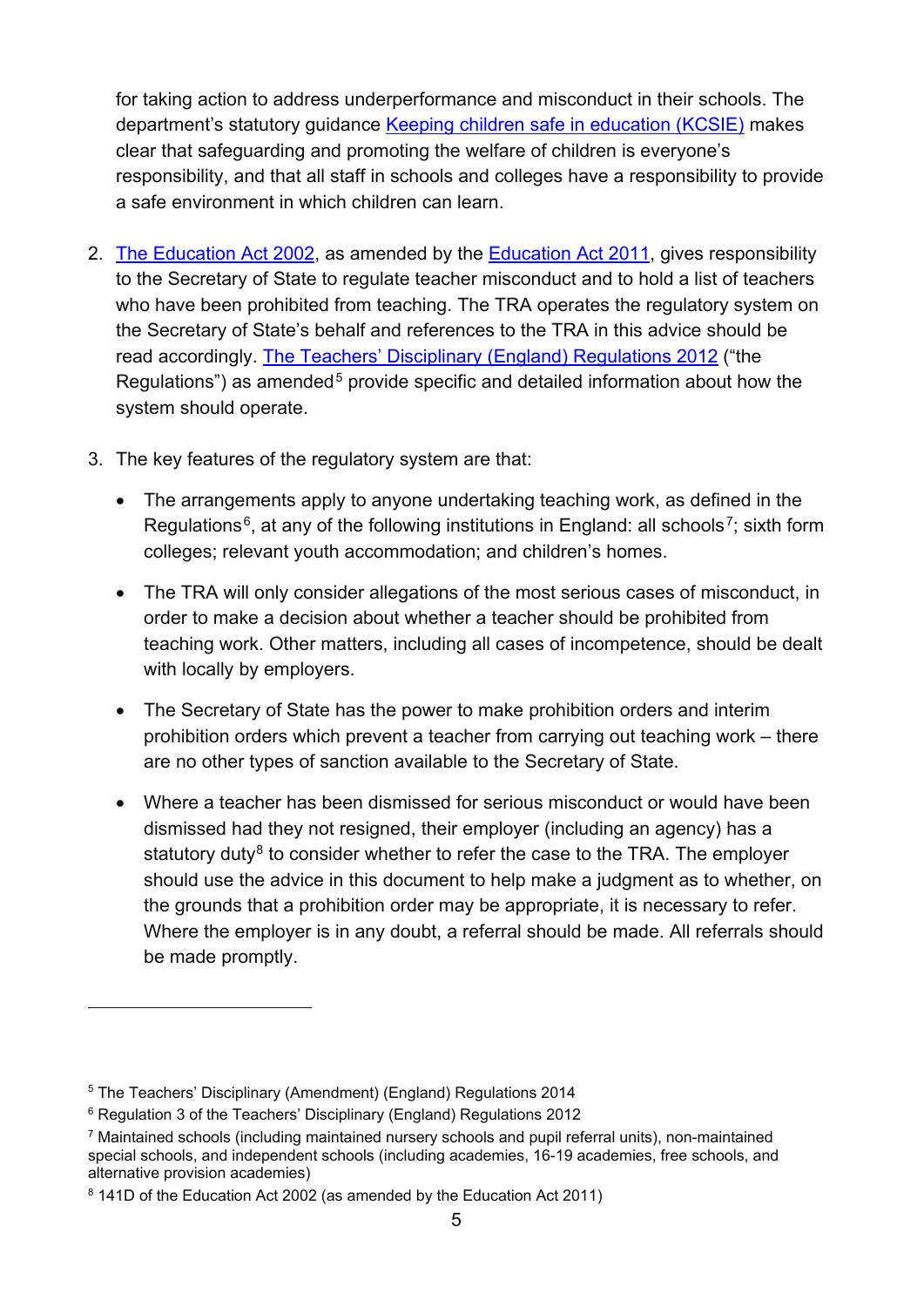- The police, the Disclosure and Barring Service (DBS), other regulators, members of the public and any other interested organisations may also refer cases. Advice about how to refer allegations of misconduct to the TRA for consideration is available at [GOV.UK.](https://www.gov.uk/guidance/teacher-misconduct-referring-a-case)
- Where misconduct allegations also involve matters of safeguarding, the referrer should consider making a separate referral to the DBS. There is a legal duty, in specified circumstances, for employers to refer cases to the DBS. Further information is available at [GOV.UK.](https://www.gov.uk/guidance/making-barring-referrals-to-the-dbs#who-has-a-legal-duty-to-refer) Information for schools and colleges is available in Part 3 of [KCSIE.](https://www.gov.uk/government/publications/keeping-children-safe-in-education--2)

# <span id="page-5-0"></span>**3. Role of the Disclosure and Barring Service ("DBS")**

- 4. The DBS is responsible for deciding whether an individual should be barred from working with children and vulnerable adults and for maintaining a list (the barred list<sup>[9](#page-5-1)</sup>) of those individuals who are determined to be unsuitable.
- 5. The DBS will consider cases that concern safeguarding matters (i.e. harm or the risk of harm to a child), barring individuals from working in regulated activity with children where appropriate. When considering whether to bar a teacher, the criteria used by the DBS differ from those used by the TRA when it considers whether to prohibit a teacher. The TRA and the DBS may consider cases in parallel and where the DBS has decided a case does not meet its criteria for barring, the TRA can still decide to progress the case to a panel for its consideration.
- 6. The DBS is also responsible for processing requests for Criminal Records Checks, including those made as part of the checks carried out by schools and colleges prior to appointing staff.
- 7. More detail about the role of the DBS can be found at [GOV.UK.](https://www.gov.uk/government/organisations/disclosure-and-barring-service/about) Information about regulated activity can also be found at [GOV.UK.](https://assets.publishing.service.gov.uk/government/uploads/system/uploads/attachment_data/file/550197/Regulated_activity_in_relation_to_children.pdf)

<span id="page-5-1"></span><sup>9</sup> Section 2 of the Safeguarding and Vulnerable Groups Act (SVGA) 2006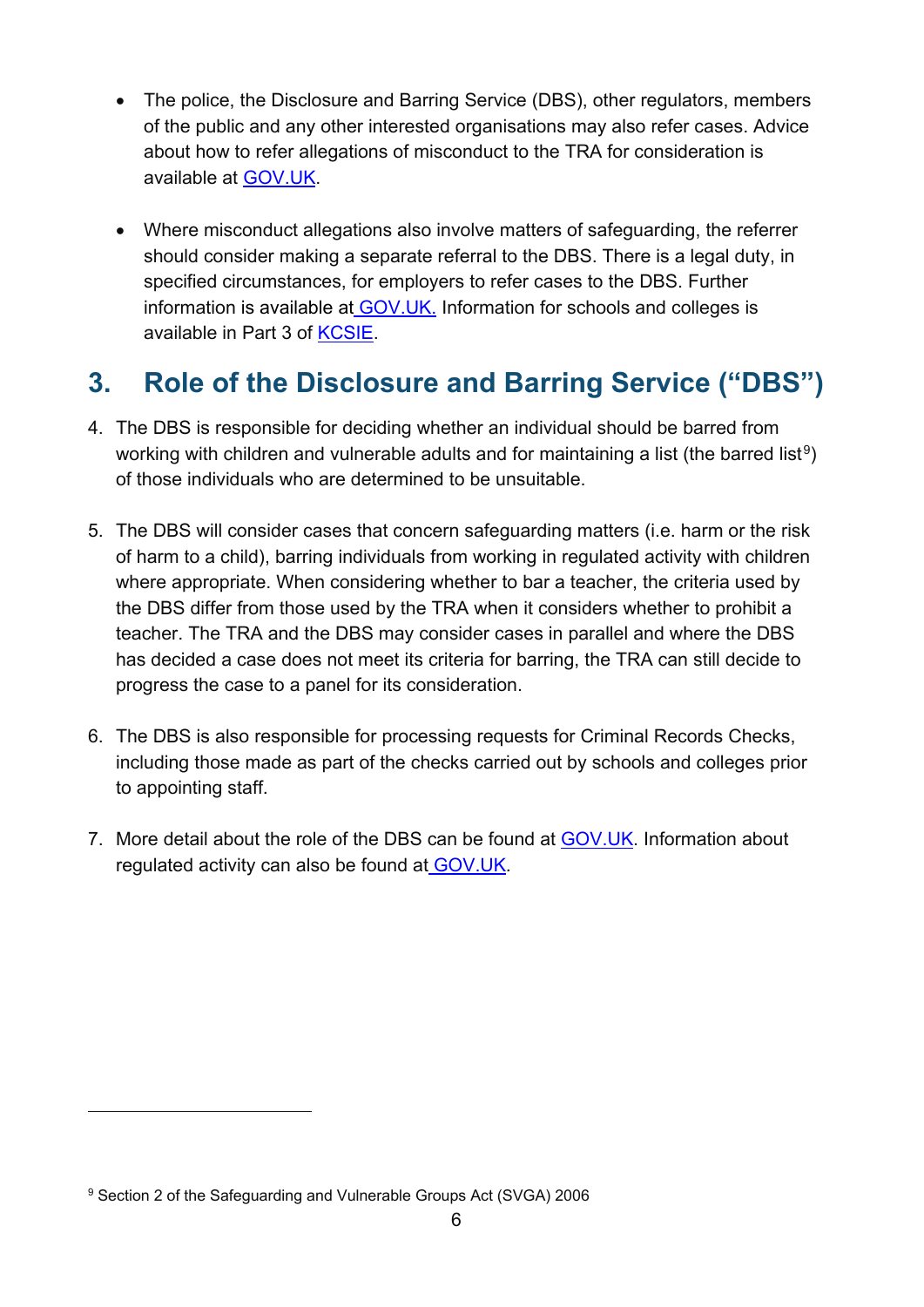## <span id="page-6-0"></span>**4. What is a prohibition order and interim prohibition order?**

- 8. A prohibition order means that the person concerned is prevented from carrying out teaching work in schools or the other settings set out in Section 2. Where an individual is prohibited, their details will appear on the Prohibited List<sup>[10](#page-6-2)</sup>.
- 9. A prohibition order is likely to be appropriate when the behaviour of the person concerned has been fundamentally incompatible with being a teacher. The primary purpose of a prohibition order is to safeguard pupils and students, maintain public confidence in the teaching profession and uphold proper standards of conduct. Section 5 (iii) *'Is a prohibition order appropriate?'* provides more detail about how this is considered.
- 10.A prohibition order has a lifetime effect. However, it may be decided that a teacher should be allowed to apply to have the prohibition order reviewed after a specified period of time. The minimum period will not be less than two years and the teacher may then apply to have the prohibition order reviewed with a view to having it set aside. See Section 9, which provides more detailed information about applications to set aside a prohibition order.
- 11.The Secretary of State also has the power to impose an interim prohibition order if it is considered to be in the public interest to do so. This power is usually reserved for cases where there has been a particularly serious allegation and a judgment is made that the teacher should not teach while an investigation is undertaken by the TRA. An interim prohibition order prevents the person from carrying out teaching work while their case is considered, and an individual subject to an interim prohibition order will appear on the Prohibited List. See Annex A for further information on interim prohibition orders.

## <span id="page-6-1"></span>**5. Panel decision-making criteria**

12.A panel must consider each case on its own merit, having regard to this guidance. The panel will consider all evidence presented to it, and then make three decisions in the order shown at (i) to (iii) below. If a panel decides that 'no' is the answer to any of these questions, it will not need to proceed to the next question.

<span id="page-6-2"></span><sup>&</sup>lt;sup>10</sup> The Prohibited List is administered by the TRA and can be accessed by current and prospective employers of school staff using the Secure Access/DfE Sign-in Portal via the Teacher Services' web page[.](https://sa.education.gov.uk/ui/home) The Teacher Services' system can also be used to check for the award of qualified teacher status (QTS) and the completion of teacher induction or probation. The service is offered free of charge to schools, local authorities and teacher supply agencies in England.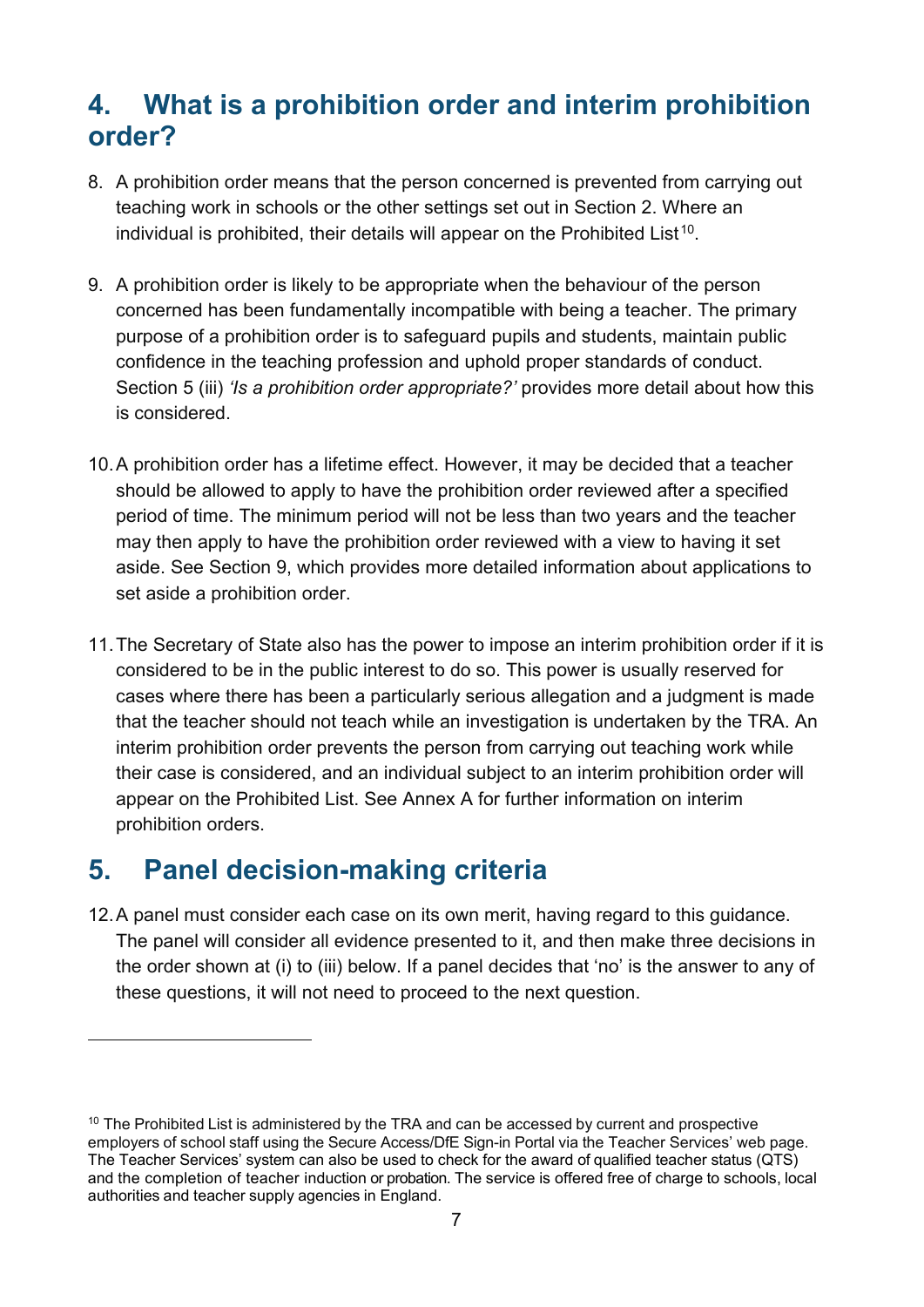13.An independent legal adviser, appointed by the TRA, will provide advice to a panel on points of law, interpretation of departmental policy, practice and procedure including the appropriate weight a panel might decide to give to the evidence presented to the panel, relevant legal principles and any other issues relevant to the case. The adviser's role is to assist a panel but they do not play a part in its decision-making process.

## <span id="page-7-0"></span>**(i) Is the panel satisfied that the facts of the case have been proved?**

- 14.A panel must decide whether all, or some, of the facts of the case have been proved **on the balance of probabilities**. This is the same as the standard of proof in civil law cases. This means deciding, from the evidence available to it, whether the events in question more likely happened than not. This is not the same as is applied in criminal law cases, where the facts must be proved 'beyond all reasonable doubt'.
- 15.Criminal **convictions:** if there has been a conviction, at any time, of a criminal offence, the panel will accept the certificate of conviction as conclusive proof of both the conviction and the facts necessarily implied by the conviction, unless exceptional  $circumstances<sup>11</sup>$  $circumstances<sup>11</sup>$  $circumstances<sup>11</sup>$  apply.
- 16.Police **cautions[12:](#page-7-2)** where there is evidence that the person concerned has received a caution, this establishes that they have made a clear admission of guilt in respect of committing the offence, or offences, for which the caution has been given. Whilst a panel cannot deem evidence of a caution to be conclusive of relevant facts in the same way as a conviction, it will carry significant weight in their considerations. The circumstances in which the police are able to issue cautions are set out in the ["Ministry of Justice](http://www.justice.gov.uk/downloads/oocd/adult-simple-caution-guidance-oocd.pdf) [guidance: Simple Cautions for Adult Offenders".](http://www.justice.gov.uk/downloads/oocd/adult-simple-caution-guidance-oocd.pdf)
- 17.Evidence **presented to a panel:** may also include details of a variety of sanctions issued by the police other than cautions including fines and out of court disposals. Evidence of an individual's admission of guilt to the police will carry significant weight.
- 18.Other evidence is not limited to and may include information relating to disciplinary hearings or tribunals; considerations by other regulators; or from other organisations.

<span id="page-7-1"></span><sup>&</sup>lt;sup>11</sup> Where exceptional circumstances may apply the legal adviser would provide advice to panels in their consideration

<span id="page-7-2"></span><sup>&</sup>lt;sup>12</sup> Cautions include reprimands, final warnings and formal warnings.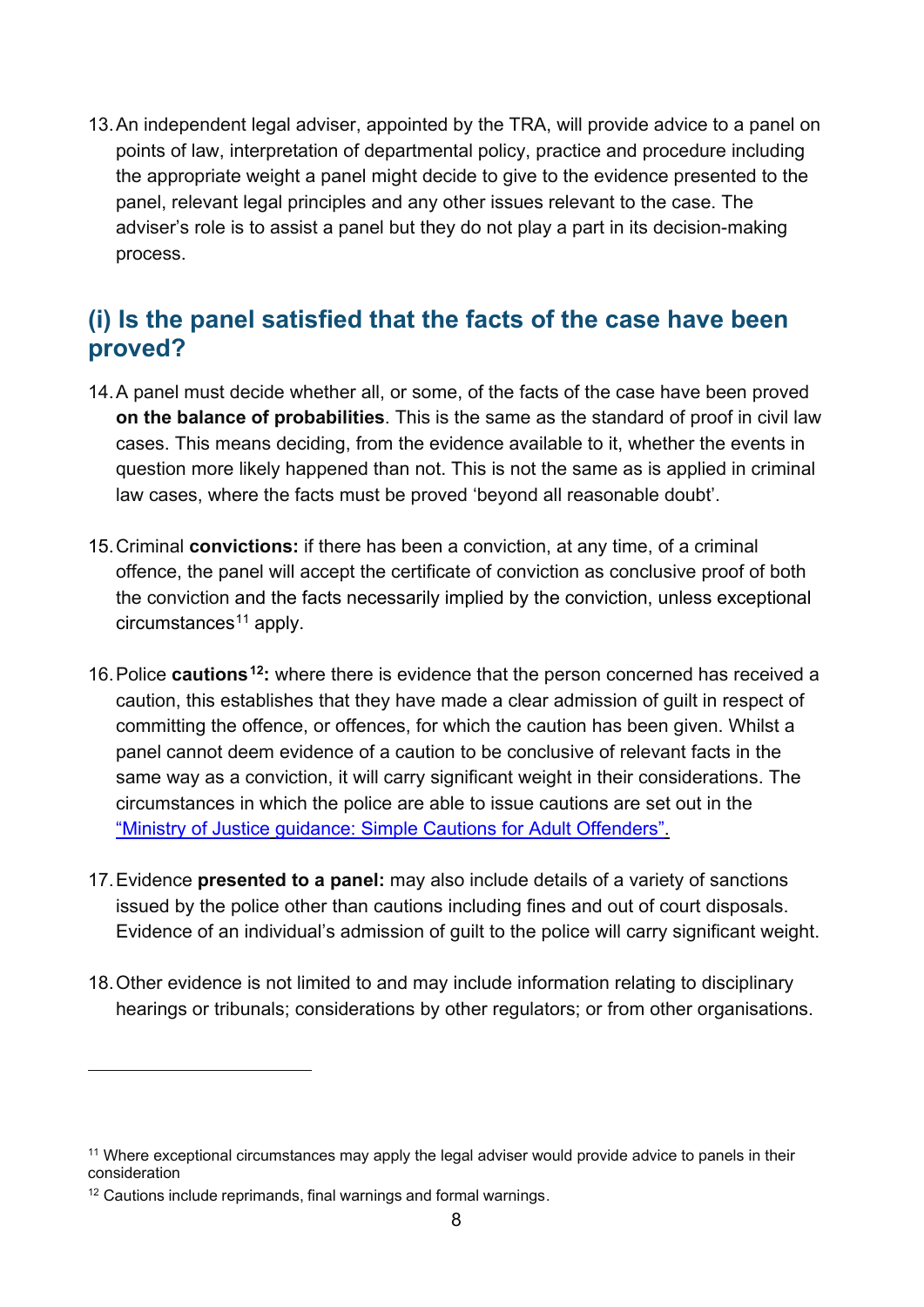A panel will assess all available evidence, from such investigatory processes, and will give an appropriate weight to that evidence.

- 19.**Recognised educational expert/practitioner:** Appropriate weight should be given to the opinion of any recognised educational expert practitioner or educational organisation on matters before the panel.
- 20.**Where hearsay evidence**[13](#page-8-1) **is presented to a panel:** the panel will consider whether the evidence is relevant and would be fair for it to be admitted. Where a panel decides that hearsay evidence is to be admitted it should treat that evidence with caution, giving it close scrutiny to determine its reliability and compatibility with factors presented in other evidence. A panel will then decide what weight if any should be attached to such evidence when making its finding of facts.

## <span id="page-8-0"></span>**(ii) Has there been: a) "unacceptable professional conduct"; b) "conduct that may bring the profession into disrepute"; or c) "conviction, at any time, of a relevant offence"?**

- 21.For any allegation for which the panel finds the facts proven, it must determine whether one or more of the three categories above applies.
	- a) "Unacceptable professional conduct" is misconduct of a serious nature, falling significantly short of the standard of behaviour expected of a teacher. Misconduct outside of the education setting will amount to "unacceptable professional conduct" only if it affects the way the person fulfils their teaching role or if it may lead to pupils being exposed to or influenced by the behaviour in a harmful way.
- 22.In making a judgment as to whether the behaviour demonstrated falls short of the standard expected of a teacher, a panel should draw on its own knowledge and experience of the teaching profession, particularly the personal and professional conduct elements of the [Teachers' Standards](https://www.gov.uk/government/publications/teachers-standards) and the responsibilities and duties in relation to the safeguarding and welfare of pupils set out in statutory guidance [KCSIE](https://www.gov.uk/government/publications/keeping-children-safe-in-education--2) and [Working Together to Safeguard Children,](https://www.gov.uk/government/publications/working-together-to-safeguard-children--2) which is underpinned by legislation.

<span id="page-8-1"></span> $13$  Evidence not based upon a witness's personal knowledge as a direct observer of an event, but stems from the repetition of what a witness heard another person say or what they know or understand from the evidence available.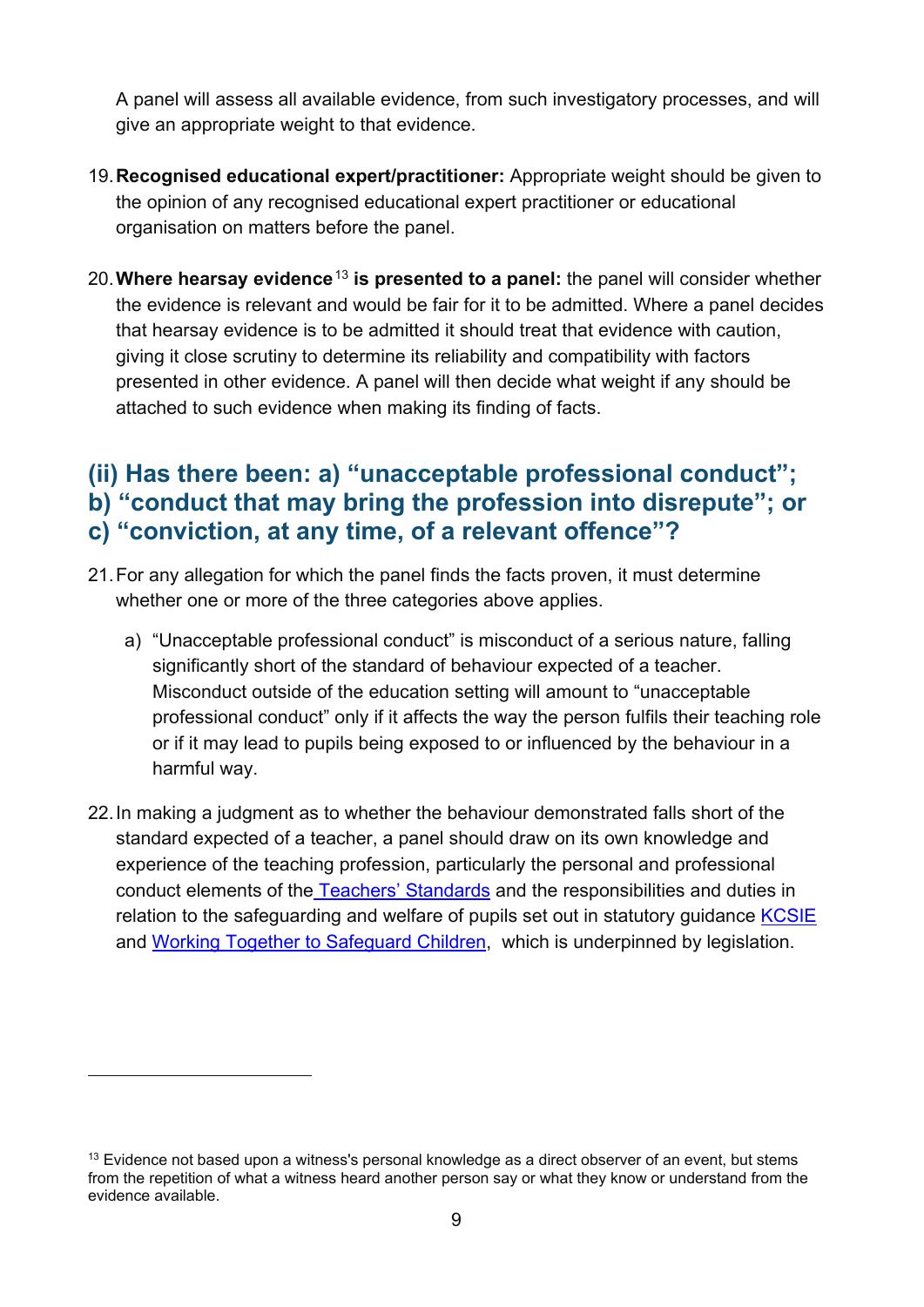- 23.It is likely that a panel would consider the acceptance of a caution for an offence involving behaviours associated with any of the offence types in the list that begins on page 12, as an admission of behaviours that would amount to "unacceptable professional conduct".
- 24.It is likely that a panel would consider a conviction that led to conditional discharge or absolute discharge, involving behaviours associated with any of the offence types in the list that begins on page 12, as behaviours that would amount to "unacceptable professional conduct".
- 25.Where a teacher is found by a panel to have displayed behaviours associated with any of the offence types shown in the list that begins on page 12, but was not convicted of an offence, a panel is likely to conclude that those behaviours would amount to "unacceptable professional conduct".
- 26. There may be behaviours, categorised as "low level" concerns<sup>[14](#page-9-0)</sup>, that could be an isolated incident that the headteacher on investigation could deem to be serious misconduct. There could also be low level concerns that would not, as isolated incidents, ordinarily meet the threshold for an investigation or intervention. However, in some cases the cumulative effect of repeated behaviours, particularly where a pattern of behaviour is identified, may lead the panel to conclude that those behaviours would amount to "unacceptable professional conduct". The advice is not intended to be exhaustive and there may be other behaviours that panels consider to be "unacceptable professional conduct". Each case should be considered on its individual merits by the panel, taking into account the circumstances involved.
	- b) **"Conduct that may bring the profession into disrepute"** is conduct that could potentially damage the public's perception of a teacher, therefore bringing the teaching profession into disrepute. Misconduct outside of the education setting will be considered relevant only if the conduct displayed is of a serious nature and would likely have a negative impact on the public's perception of the individual as a teacher, therefore bringing the teaching profession into disrepute.
- 27.Panel members should use their knowledge, skills and experience to take into account how the teaching profession is viewed by others, the responsibilities and duties of teachers in relation to the safeguarding and welfare of pupils, and the influence that teachers may have on pupils, parents and others in the community. Panels should take account of the uniquely influential role that teachers can hold in

<span id="page-9-0"></span><sup>&</sup>lt;sup>14</sup> a low level concern is a concern falling short of the harm threshold that would lead to an investigation into an allegation as set out in Section 1 of Part four of KCSIE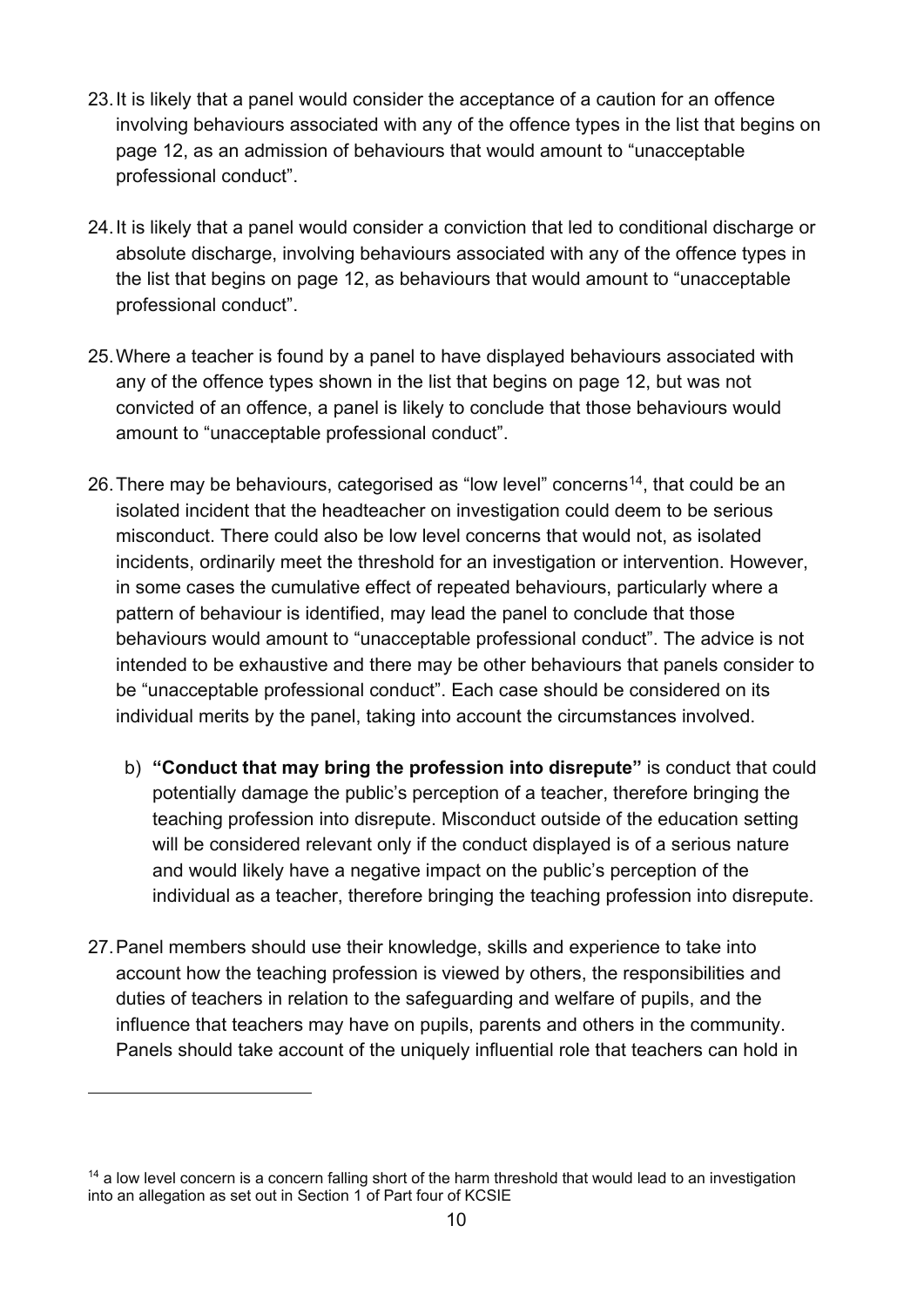pupils' lives and that pupils must be able to view teachers as role models in the way they behave.

- 28.It is likely that a panel would consider the acceptance of a caution, involving behaviours associated with any of the offence types in the list that begins on page 12**,** as an admission of behaviours that would amount to "conduct that may bring the profession into disrepute".
- 29.It is likely that a panel would consider a conviction that led to conditional discharge or absolute discharge, involving behaviours associated with any of the offence types in the list that begins on page 12, as behaviours that would amount to "conduct that may bring the profession into disrepute".
- 30.Where a teacher is found by a panel to have displayed behaviours associated with any of the offence types shown in the list that begins on page 12, but were not convicted of an offence, a panel is likely to conclude that those behaviours would amount to "conduct that may bring the profession into disrepute".
- 31.The advice is not intended to be exhaustive and there may be other behaviours that panels consider to be "conduct that may bring the profession into disrepute". Each case should be considered on its individual merits by the panel, taking into account the circumstances involved.
	- c) **"Conviction, at any time, of a relevant offence"** refers to a conviction of an offence that is relevant to a person's fitness to be a teacher, either by a British criminal court or by an overseas court where the offence would constitute a relevant offence had it been committed in England and Wales. The effect of a conditional or absolute discharge<sup>[15](#page-10-0)</sup> means that the conviction on which that discharge is made will not be treated as a 'relevant conviction' for the purposes of these proceedings.

<span id="page-10-0"></span><sup>15</sup> Conditional discharge means the offender is released and the offence registered on their criminal record. No further action is taken unless they commit a further offence within a time decided by the court (no more than three years). Absolute discharge means no further action is taken, since either the offence was very minor, or the court considers that the experience has been enough of a deterrent. The offender will receive a criminal record.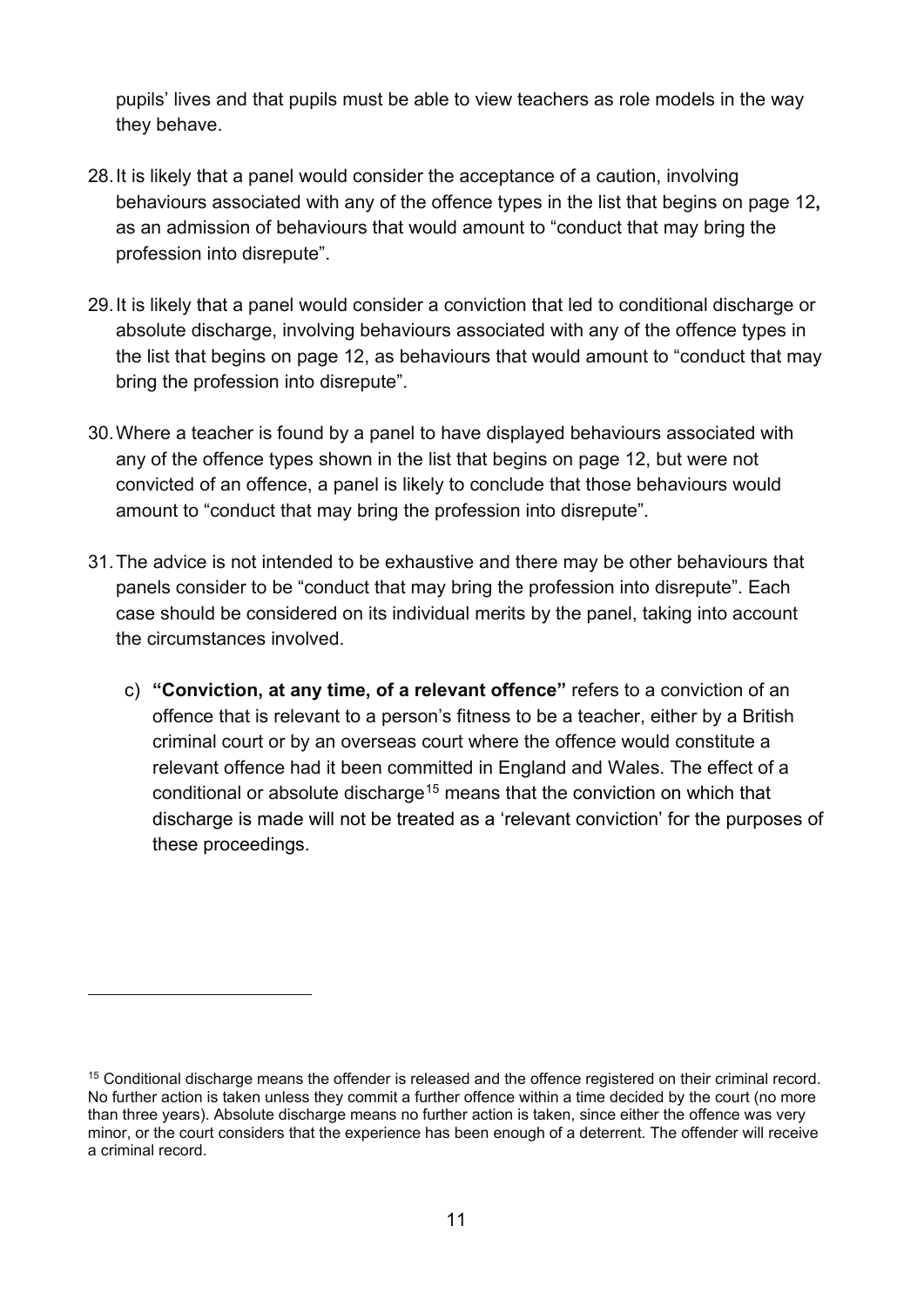- 32.An offence can be considered relevant even if it did not involve misconduct in the course of teaching. In making a judgment on relevance a panel will consider all the facts of the case. These will include the nature and gravity of the offence, its circumstances and any mitigating circumstances and, in committing the offence, whether and to what extent the individual's actions:
	- were contrary to the standards of personal and professional conduct expected of a teacher, with reference to the Teachers' Standards;
	- were relevant to teaching, working with children and/or working in an education setting;
	- would be likely to have an impact on the safety or security of pupils or members of the public; or
	- would be likely to affect public confidence in the teaching profession if the teacher were allowed to continue teaching.
- 33.It is likely that a conviction for **any** offence that led to a term of imprisonment, including any suspended sentence will be considered "a relevant offence".
- 34.It is also likely that a conviction for any offence that relates to, or involves, any of the following will be considered "a relevant offence":
	- violence;
	- terrorism;
	- sexual activity;
	- voyeurism (including upskirting);
	- revenge pornography (sharing private, sexual materials, either photos or videos, of another person without their consent);
	- sexual communication with a child<sup>16</sup>;
	- any activity involving viewing, taking, making, possessing, distributing or publishing any indecent photograph or image or indecent pseudo photograph or image of a child, or permitting any such activity, including one off incidents;

 $16$  For the purposes of this advice a child includes everyone under the age of 18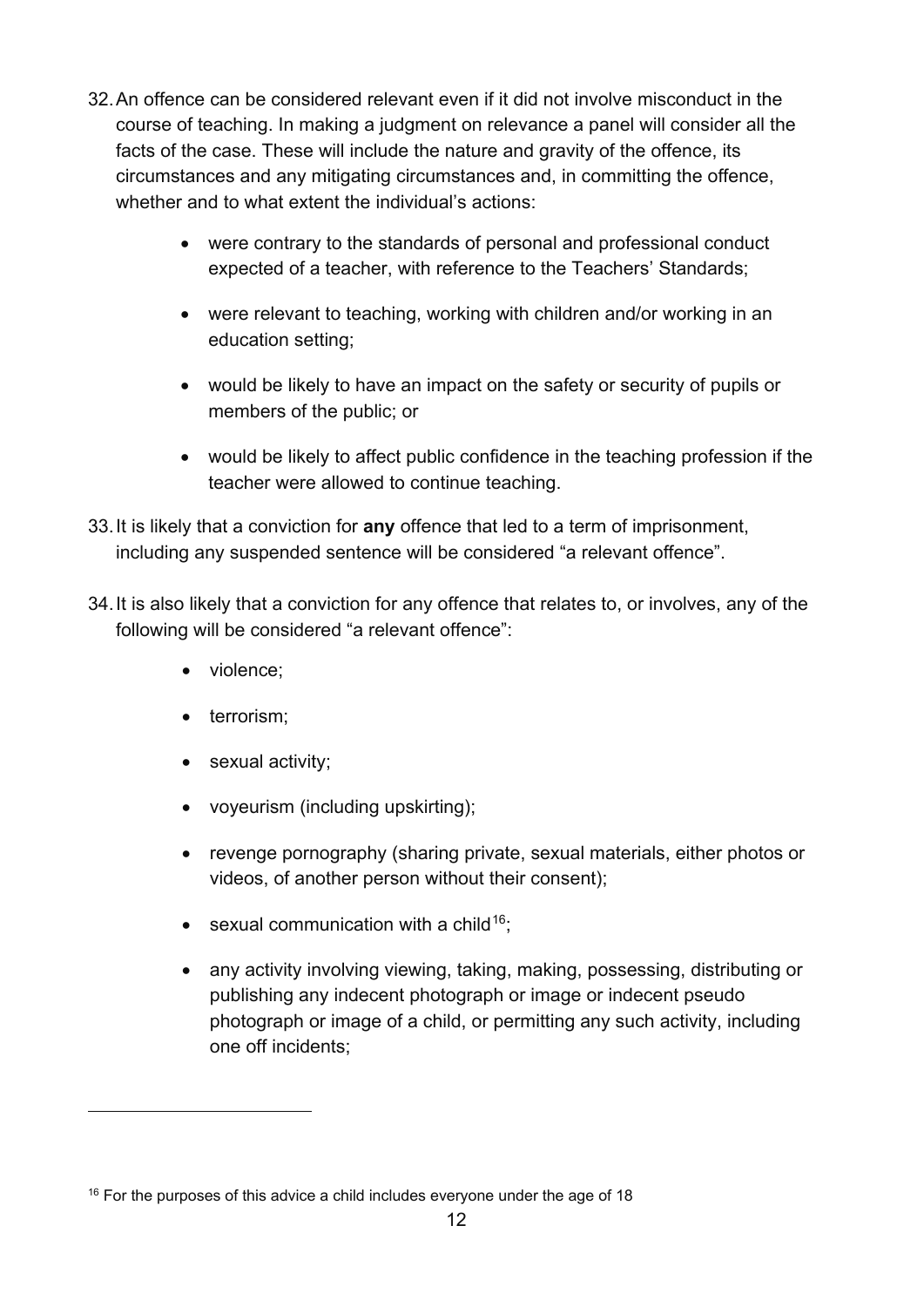- child cruelty and/or neglect;
- controlling or coercive behaviour;
- harassment and/or stalking;
- intolerance and/or hatred on the grounds of race, religion, sexual orientation or any of the other protected characteristics<sup>17</sup>;
- possession (including for personal use), possession with intent to supply another person, supply (selling, dealing or sharing) or production of any class A drugs;
- possession with intent to supply another person, supply (selling, dealing or sharing) or production of any class B, class C or any temporary class drugs;
- fraud or serious dishonesty;
- theft from a person or other serious theft;
- arson and other "major" criminal damage;
- possession of prohibited firearms, knives or other weapons;
- serious driving offences, particularly those involving alcohol or drugs;
- serious offences involving alcohol;
- serious offences involving gambling;

It is less likely that a conviction for offences that relate to, or involve, any of the following will be considered to be "a relevant offence":

- isolated minor cases of theft;
- minor driving offences;
- minor offences involving gambling; or

<sup>&</sup>lt;sup>17</sup> [Section 4 of the Equality](https://www.equalityhumanrights.com/en/equality-act/protected-characteristics) Act 2010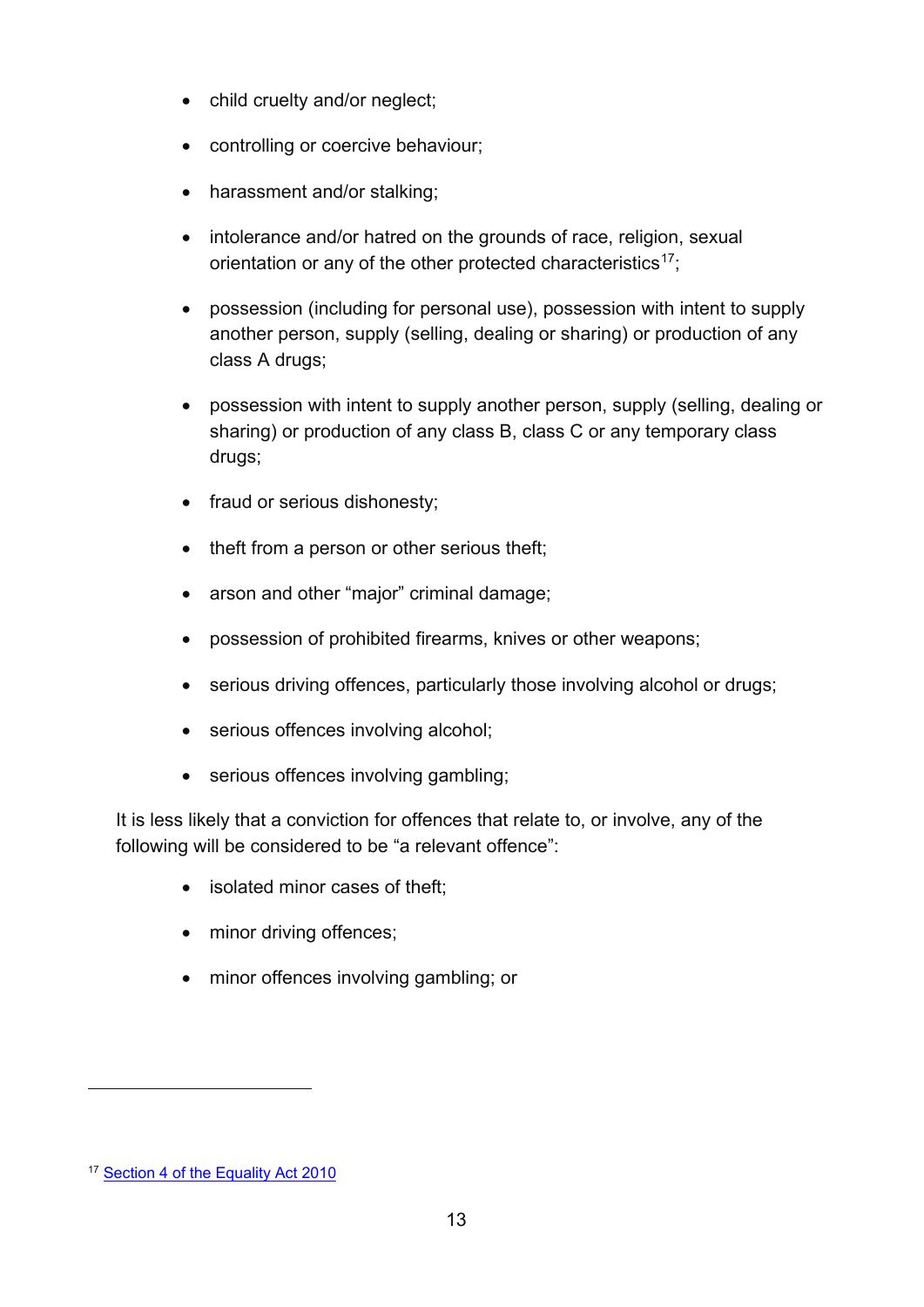• minor offences involving personal use of alcohol or class B, class C or temporary class drugs away from children and education contexts.

These lists are not exhaustive and provide only an indication of what are likely and less likely to be considered "relevant". Each case needs to be considered on its individual merits by the panel, taking into account the circumstances involved.

## <span id="page-13-0"></span>**(iii) Is a prohibition order appropriate?**

- 35.If a panel has found that there has been "unacceptable professional conduct" and/or "conduct that may bring the profession into disrepute" and/or a "conviction, at any time, of a relevant offence", it must make a judgment about whether to recommend the imposition of a prohibition order by the Secretary of State.
- 36.A prohibition order aims to safeguard pupils, to maintain public confidence in the profession, and uphold proper standards of conduct, referred to as public interest. Prohibition orders should not be given simply in order to be punitive or show that blame has been apportioned, although they are likely to have a punitive effect. In making a judgment as to whether a prohibition order is appropriate the panel will consider the public interest, the seriousness of the behaviour, and any mitigation offered by the teacher, and decide whether an order is necessary and proportionate.

#### <span id="page-13-1"></span>**Public interest**

- 37.The panel will consider if it is in the public interest to prohibit the teacher. Public interest considerations may weigh both in favour of and against a teacher and include:
	- the safeguarding and wellbeing of pupils and protection of other members of the public;
	- the maintenance of public confidence in the profession assessed by reference to the standard of the ordinary intelligent and well-informed citizen who both appreciates the seriousness of the proposed 'sanction' and recognises the high standards expected of all teachers, as well as other issues involved in the case;
	- declaring and upholding proper standards of conduct within the teaching profession;
	- that prohibition strikes the right balance between the rights of the teacher and the public interest, if they are in conflict.

This is not an exhaustive list. A panel will first need to identify the public interest at stake in order to determine whether that public interest requires prohibition.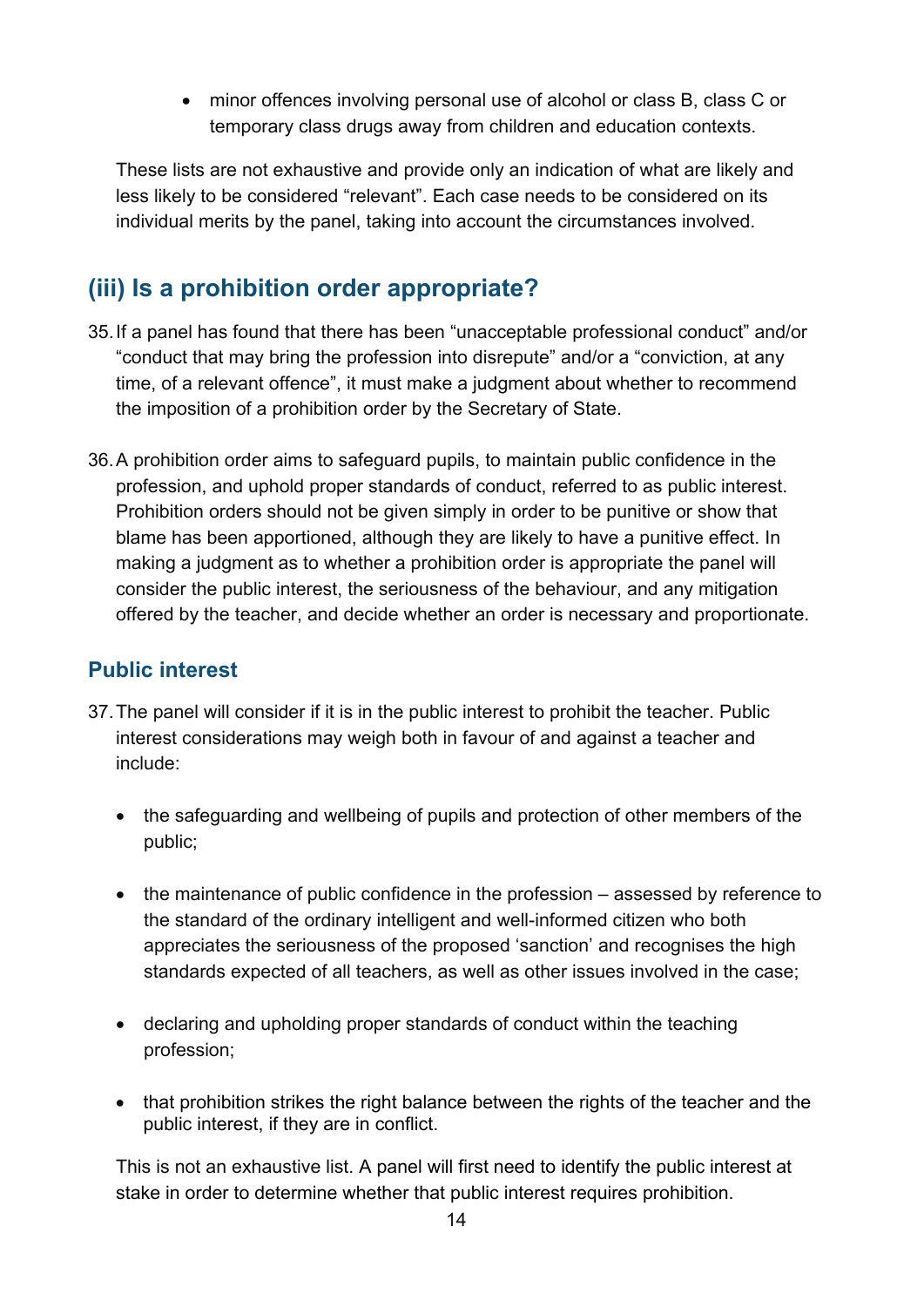#### <span id="page-14-0"></span>**Behaviour**

- 38.In considering the seriousness of the behaviour, it is important to consider the influential role that a teacher can play in the formation of pupils' views and behaviours. The level of trust and responsibility that members of the teaching profession hold means that the expectation, of both the public and pupils, is that all members of the teaching profession maintain an exemplary level of integrity and ethical standards at all times. A teacher's behaviour that seeks to exploit their position of trust should be viewed very seriously in terms of its potential influence on pupils and be seen as a possible threat to the public interest, even if no criminal offence is involved.
- 39.It is likely that a panel will consider a teacher's behaviour to be incompatible with being a teacher, if there is evidence of one or more of the following factors:
	- serious departure from the personal and professional conduct elements of the Teachers' Standards;
	- the commission of a serious criminal offence, including those that resulted in a conviction or caution, paying particular attention to offences that are 'relevant matters' for the purposes of the Police Act 1997 and criminal record disclosures<sup>18</sup>;
	- misconduct seriously affecting the education and/or safeguarding and well-being of pupils, and particularly where there is a continuing risk;
	- abuse of position or trust (particularly involving pupils);
	- an abuse of any trust, knowledge, or influence gained through their professional position in order to advance a romantic or sexual relationship with a pupil or former pupil;
	- sexual misconduct, e.g. involving actions that were sexually motivated or of a sexual nature and/or that use or exploit the trust, knowledge or influence derived from the individual's professional position;

<span id="page-14-1"></span><sup>&</sup>lt;sup>18</sup> The list of 'relevant matters' for the purposes of the Police Act 1997, which are offences that will always be disclosed on criminal record certificates and enhanced criminal record certificates issued by the Disclosure and Barring Service are detailed at [GOV.UK](https://www.gov.uk/government/publications/dbs-list-of-offences-that-will-never-be-filtered-from-a-criminal-record-check)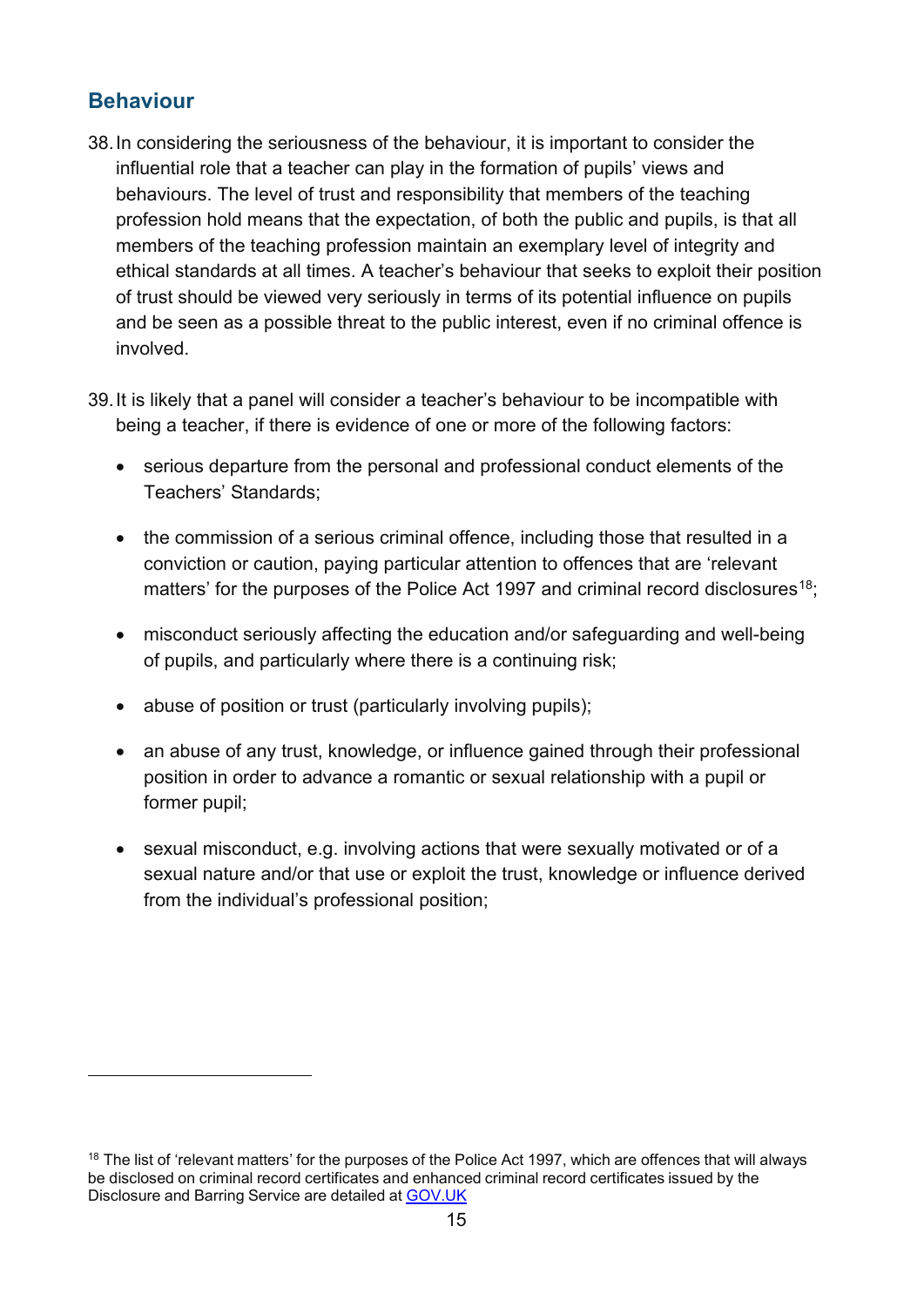- any activity involving viewing, taking, making, possessing, distributing, or publishing any indecent photograph or image, or indecent pseudo photograph or image, of a child<sup>19</sup>, or permitting such activity, including one-off incidents;
- failure to refer to the police known female genital mutilation ( $FGM$ )<sup>20</sup> cases involving girls under 18 where the individual is aware, or should have been aware, of the statutory duty to report such matters but deliberately chose not to do so;
- failure to act on evidence that indicated a child's welfare may have been at risk e.g. failed to notify the designated safeguarding lead and/or make a referral to children's social care, the police or other relevant agencies when abuse, neglect and/or harmful cultural practices were identified;
- failure in their duty of care towards a child, including exposing a child to risk or failing to promote the safety and welfare of the children (as set out in Part 1 of KCSIE);
- violation of the rights of pupils;
- sustained or serious bullying (including cyberbullying<sup>21</sup>), or other deliberate behaviour that undermines pupils, the profession, the school or colleagues;
- actions or behaviours that promote extremist political or religious views or attitudes, or that undermine fundamental British values of democracy, the rule of law, individual liberty, and mutual respect and tolerance of those with different faiths and beliefs. This would encompass deliberately allowing the exposure of pupils to such actions or behaviours, including through contact with any individuals who are widely known to express views that support such activity, for example by inviting any such individuals to speak in schools;
- a deep-seated attitude that leads to harmful behaviour;
- dishonesty or a lack of integrity<sup>22</sup>, including the deliberate concealment of their actions or purposeful destruction of evidence, especially where these behaviours

<sup>&</sup>lt;sup>19</sup> Indecent for the purposes of the current criminal sentencing guidelines. A panel may consider that this also includes photographs or images that would not be considered indecent for the purposes of the current criminal sentencing guidelines.

<sup>&</sup>lt;sup>20</sup> Under Section 5B(11) (a) of the Female Genital Mutilation Act 2003, "teacher" means, in relation to England, a person within Section 141A(1) of the Education Act 2002 (persons employed or engaged to carry out teaching work at schools and other institutions in England).

 $21$  Cyberbullying is any form of bullying which takes place online. It often happens in tandem with offline bullying but can occur on its own.

<sup>&</sup>lt;sup>22</sup> Actions or behaviours that undermine the integrity of the teaching profession, failed to uphold the values, beliefs and moral principles they claim to hold.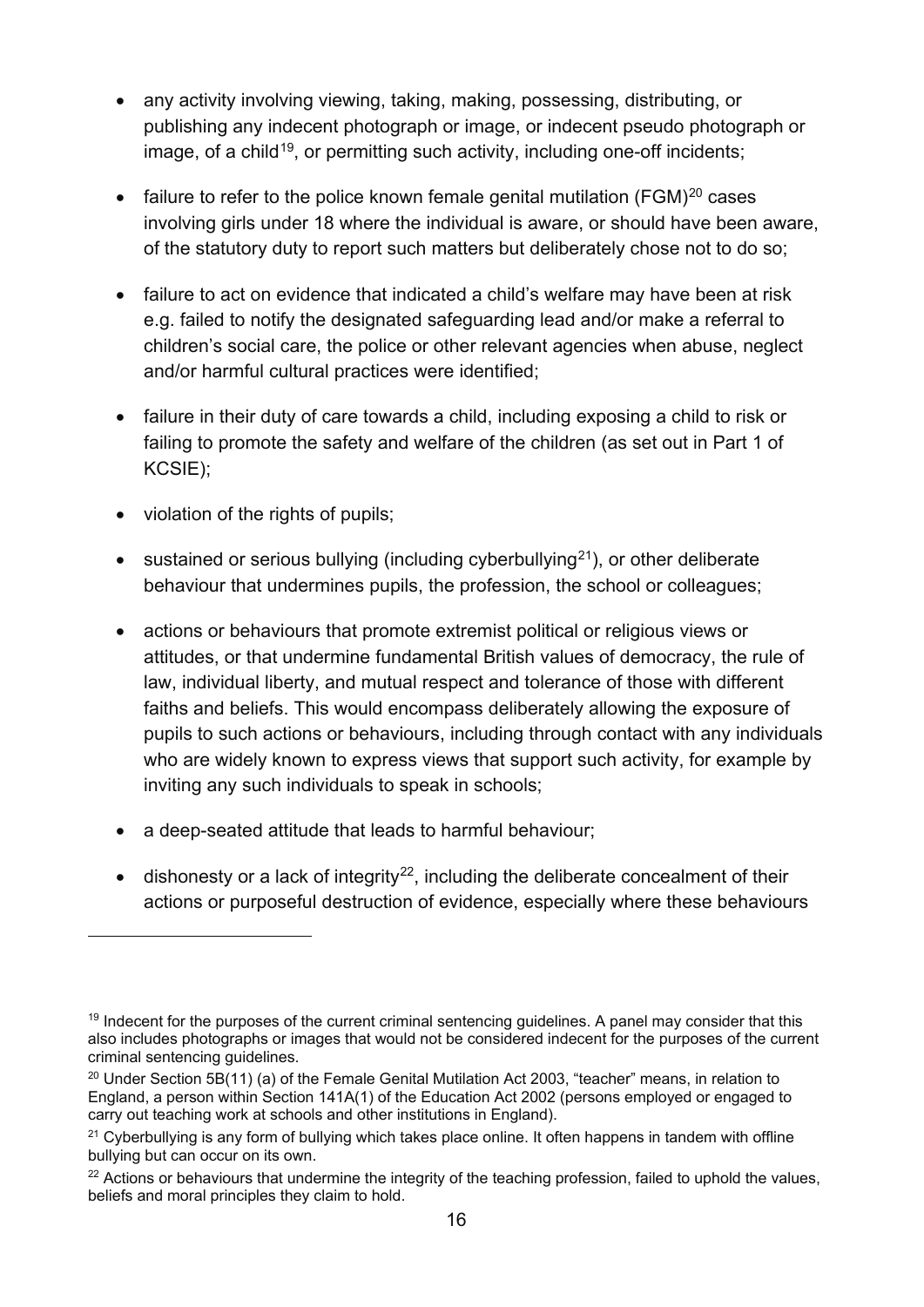have been repeated or had serious consequences, or involved the coercion of another person to act in a way contrary to their own interests;

- collusion or concealment including:
	- any activity that involves knowingly substantiating another person's statements where they are known to be false;
	- failure to challenge inappropriate actions, defending inappropriate actions or concealing inappropriate actions;
	- encouraging others to break rules;
	- lying to prevent the identification of wrongdoing;
- deliberate action in serious contravention of requirements for the conduct of an examination or assessment leading to an externally awarded qualification or national assessment (or deliberate collusion in or deliberate concealment of such action) particularly where the action had, or realistically had the potential to have, a significant impact on the outcome of the examination assessment;
- possession of prohibited firearms, knives or other weapons;
- deliberate action to off-roll pupils from a school's roll without a formal, permanent exclusion or by encouraging a parent to remove their child, when the removal is primarily in the best interests of the school rather than those of the pupils;
- knowingly manipulating a school's attendance or admission registers, or data to benefit and/or enhance a school's attendance and/or exam results.
- 40.This list is not exhaustive and the decision whether to recommend prohibition should be made by a panel on a case-by-case basis, taking account of the public interest; the seriousness of the behaviour and the likely harm to the public interest were the individual allowed to continue to teach; and any mitigation offered by the teacher; ensuring the panel consider the recommended action to be necessary and proportionate, and after seeking relevant advice from the panel's legal adviser.
- 41. Panels should attach appropriate weight and seriousness to online<sup>[23](#page-16-0)</sup> behaviours including, but not limited to: online misconduct; facilitating online abuse; or facilitating

<span id="page-16-0"></span> $23$  Online is a wide term that may include activities facilitated for example via mobile phones (including smart phones), tablets, smart devices, laptops and desktops (this is not designed to be a comprehensive list).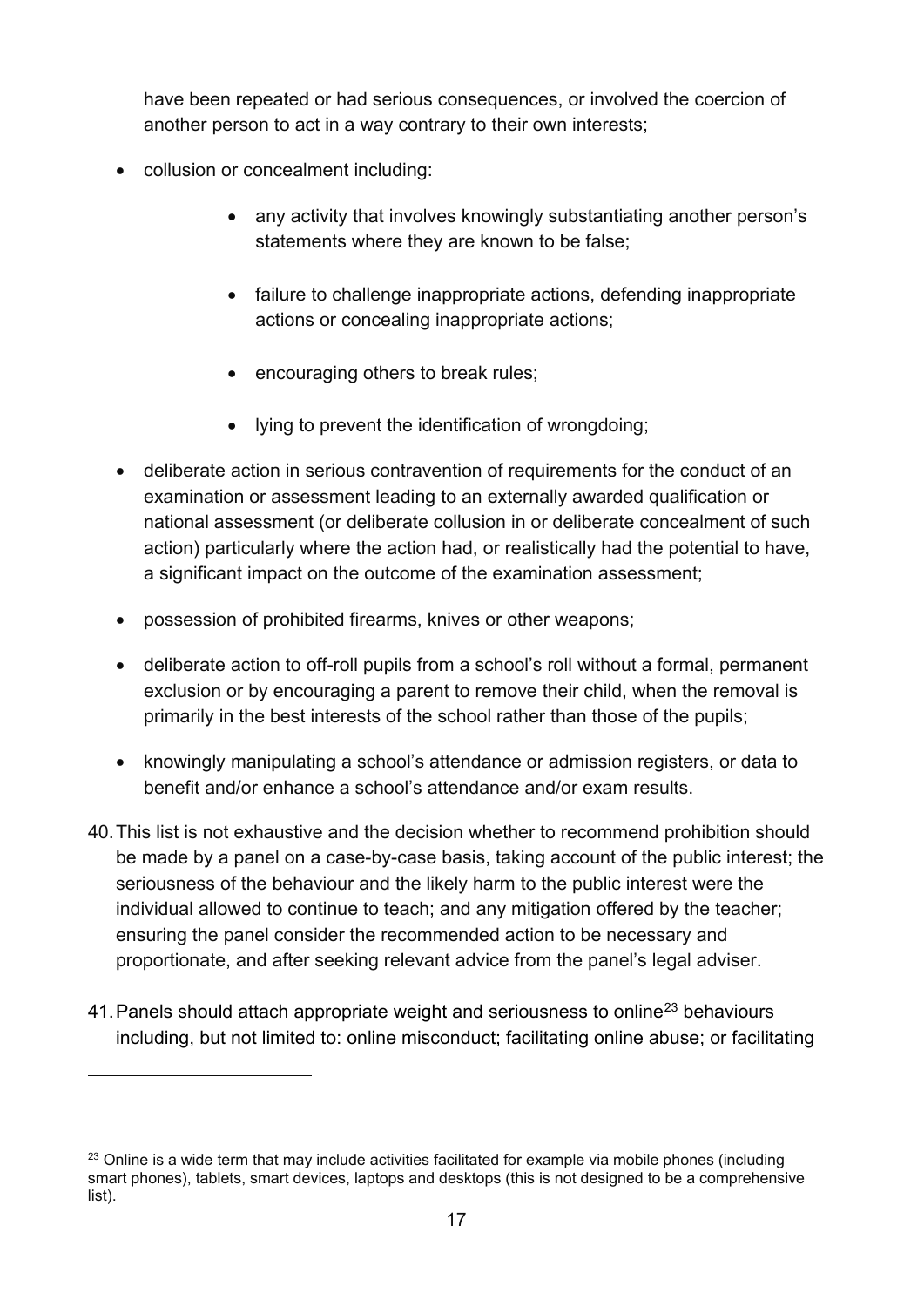inappropriate relationships (including both online only relationships and where online relationships move into contact relationships).

#### <span id="page-17-0"></span>**Mitigation**

- 42.In all cases, even where it is clear to a panel that there is proven evidence of one or more of the factors set out above (at 5(ii)), when considering the appropriateness of recommending prohibition, a panel should take into account any mitigation presented.
- 43.Taking account of the nature and severity of the behaviour including the level of risk of repetition, a panel may determine that a recommendation for a prohibition order will not be appropriate where most or all of the following criteria are apparent (this list is not exhaustive):
	- the teacher's actions were not deliberate;
	- the teacher was acting under extreme duress e.g. physical threat or significant intimidation to perform unlawful activities;
	- the teacher demonstrates exceptionally high standards in both personal and professional conduct and has contributed significantly to the education sector.
- 44.Each case needs to be considered on its own merits. A panel will take account of the seriousness of the behaviour in question and, in determining the effect the prohibition would have on the teaching profession, any mitigation presented. Meeting the above criteria will not necessarily result in a panel making a recommendation not to prohibit. Equally, a panel should not take the above criteria in isolation, but should also consider and determine what weight should be given to any other mitigating factors such as the level of insight and remorse.

## <span id="page-17-1"></span>**6. Panel recommendations on prohibition**

- 45.Following its consideration of all the evidence presented and following the process as set out above, a panel will make a recommendation to the Secretary of State as to whether a prohibition order should be made in respect of the teacher.
- 46.In deciding whether or not the recommendation of a prohibition order is necessary, panels will always need to apply the principle of proportionality<sup>24</sup>, and demonstrate that they have given careful consideration to whether an alternative recommendation to prohibition is more appropriate. For example, recommending that prohibition is not

<span id="page-17-2"></span><sup>&</sup>lt;sup>24</sup> A sanction will only be proportionate if a 'less intrusive measure could not have been used without unacceptably compromising the achievement of the relevant objectives'.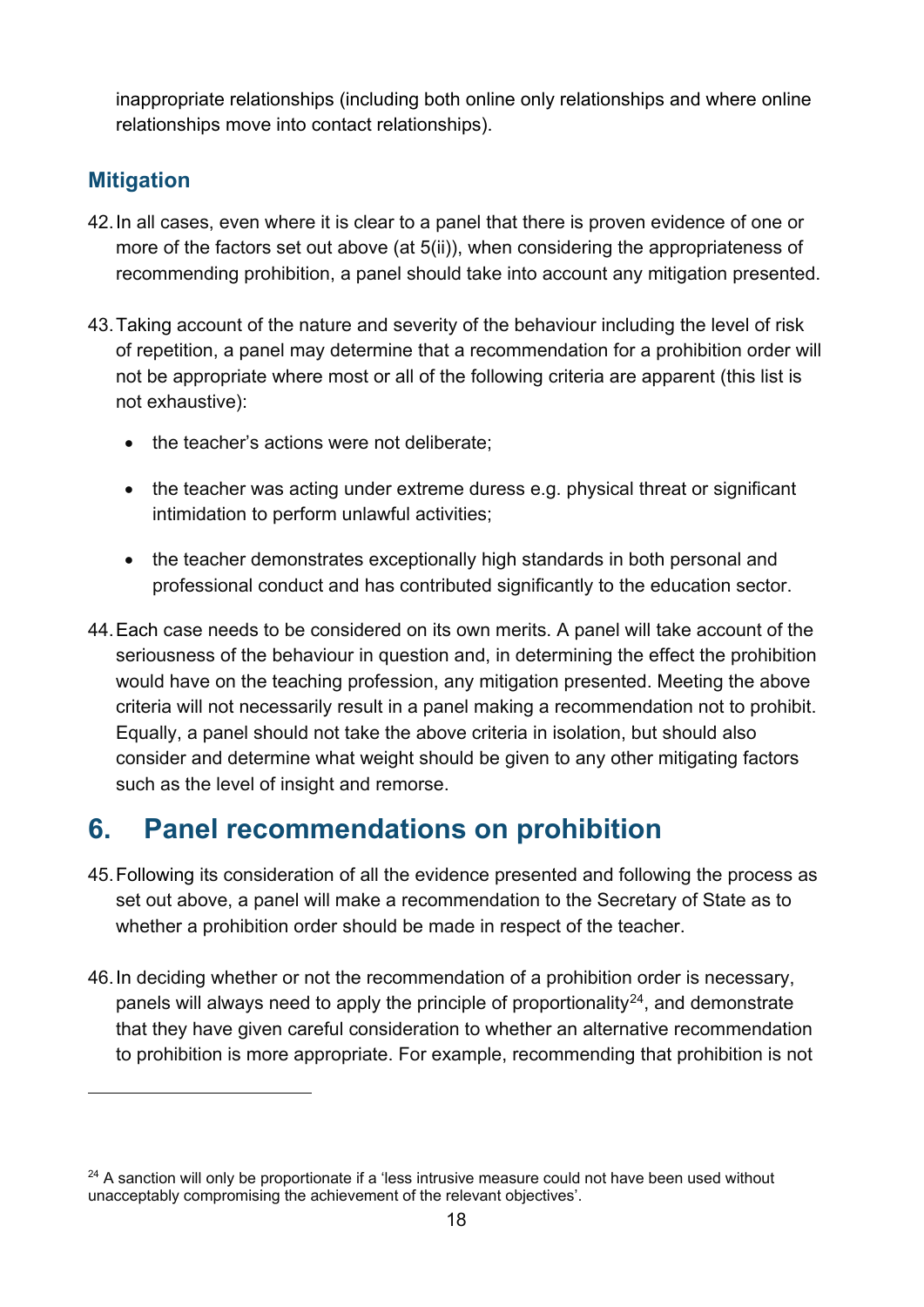proportionate, or recommending that the publication of adverse findings $25$  is sufficient to achieve the public interest outcomes.

47.In making its recommendation, a panel will summarise the evidence, submissions and any legal advice it has considered, and the rationale applied in reaching that recommendation.

# <span id="page-18-0"></span>**7. Panel recommendations on review period**

- 48.Where a panel recommends prohibition, which is for life, it will also recommend whether the Secretary of State should consider allowing the teacher to make an application in the future to have the prohibition order reviewed and set aside.
- 49.In every case a panel will consider the evidence and mitigation before it and set out the rationale for its decision. If the panel recommends allowing an application for review, it will recommend a minimum period before which an application can be made. Any recommended period may not be less than two years from the date on which the order takes effect.
- 50.Where a case involved any of the following, it is likely that the public interest will have greater relevance and weigh in favour of not offering a review period:
	- serious sexual misconduct e.g. where the act was sexually motivated and resulted in, or had the potential to result in, harm to a person or persons, particularly where the individual has used their professional position to influence or exploit a person or persons;
	- any sexual misconduct involving a child;
	- any activity involving viewing, taking, making, possessing, distributing or publishing any indecent photograph or image or indecent pseudo photograph or image of a child, including one off incidents;
	- child cruelty and/or neglect;
	- terrorism.

This is not an exhaustive list and panels should consider each case on its individual merits taking into account all the circumstances involved.

<span id="page-18-1"></span> $25$  A panel's finding that the teacher (a) has been guilty of unacceptable professional conduct or conduct that may bring the profession into disrepute or (b) has been convicted (at any time) of a relevant offence will be published but no prohibition order imposed.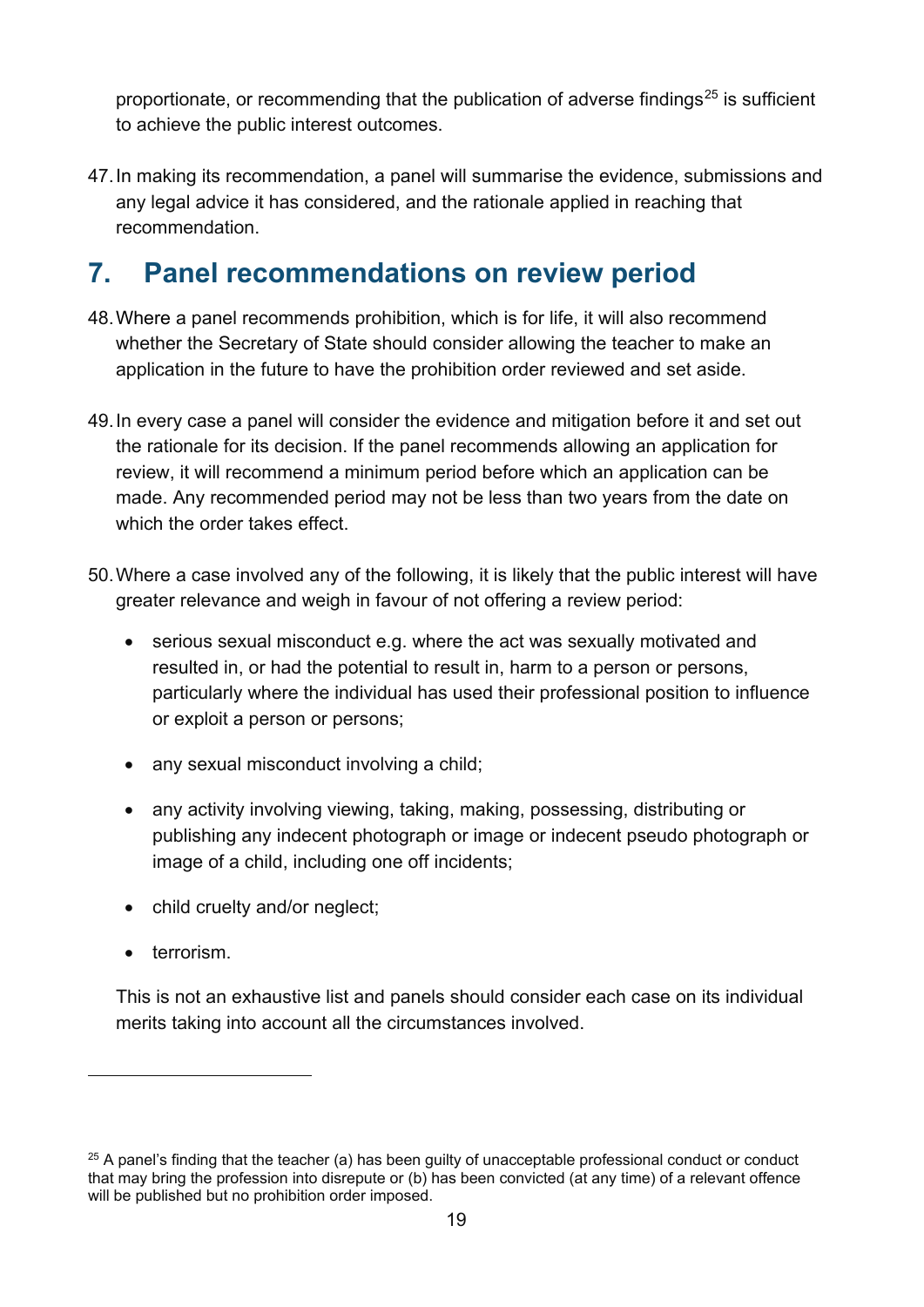- 51.Where a case involved any of the following, it is likely that the public interest will have greater relevance and weigh in favour of a longer period before a review is considered appropriate:
	- arson and other "major" criminal damage;
	- possession (including for personal use) of any class A drug;
	- possession with intent to supply another person, supply (selling, dealing or sharing) and production of any class A, B, C or unclassified drugs;
	- fraud or serious dishonesty;
	- theft from a person or other serious cases of theft;
	- intolerance and/or hatred on the grounds of race, religion, sexual orientation or protected characteristics;
	- violence.

This is not an exhaustive list and panels should consider each case on its individual merits taking into account all the circumstances involved.

52.In deciding whether to recommend an opportunity for review, and if so the period after which that ought to be permitted, a panel will need to be satisfied that the recommended approach is necessary to protect the public interest and that the impact on the teacher is proportionate.

## <span id="page-19-0"></span>**8. Decisions on prohibition**

53.Once a panel has made its recommendation on prohibition, including review, this will be forwarded to the decision maker at the TRA. The decision maker will, wherever possible within three working days starting the working day after receipt, consider the panel's recommendations and make a final decision on the case. In reaching that decision they will have regard to this advice, in particular Sections 5(iii), 6 and 7. The decision maker records the reasons for their decision in sufficient detail (including where they disagree with the panel's recommendation and the length of any review period) to allow the teacher to understand how the decision was reached. The teacher concerned will be notified of the final decision in writing before it is made public<sup>26</sup>.

<span id="page-19-1"></span><sup>&</sup>lt;sup>26</sup> Prohibition decisions are publicly available o[n GOV.UK](https://www.gov.uk/search/all?parent=&keywords=panel+outcome+misconduct&level_one_taxon=&manual=&organisations%5B%5D=teaching-regulation-agency&organisations%5B%5D=national-college-for-teaching-and-leadership&public_timestamp%5Bfrom%5D=&public_timestamp%5Bto%5D=&order=updated-newest)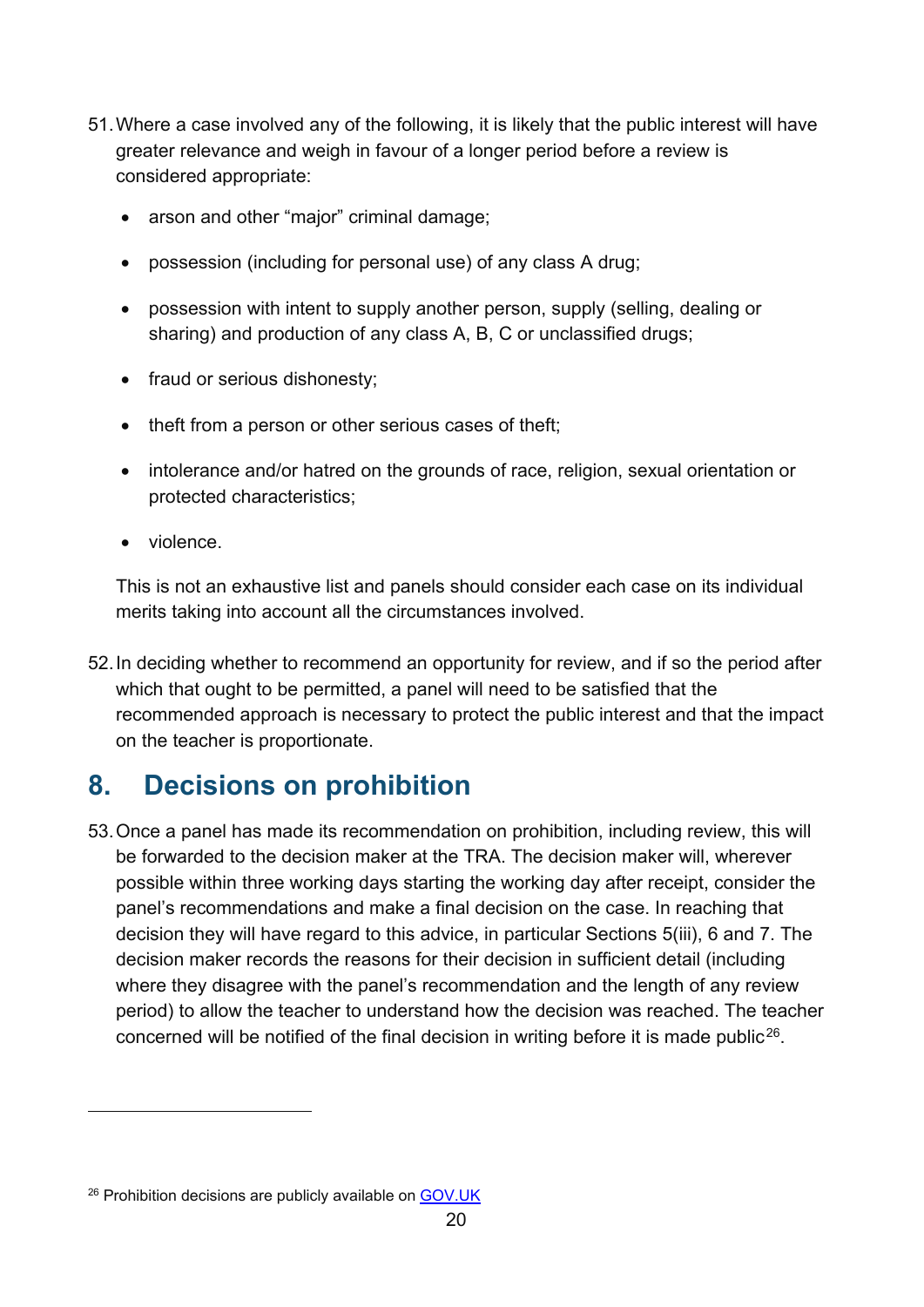## <span id="page-20-0"></span>**9. Application for a prohibition order to be reviewed and set aside**

- 54. An application<sup>[27](#page-20-1)</sup> to the Secretary of State for a prohibition order to be reviewed and set aside is not an appeal against the original decision to impose the prohibition order and any such review will not, therefore, re-examine the facts which were found to be proved at the professional conduct panel hearing or reconsider the decision to impose a prohibition order. The determination of a set aside application will only consider whether the teacher is suitable to be employed or engaged to carry out teaching work as at the date of the hearing of the application.
- 55.Where an application for a prohibition order to be set aside is made to the Secretary of State, the teacher should submit to the TRA all the necessary documents or other material evidence they wish to rely upon in order for the application to be considered. The teacher should clearly demonstrate what they have done to display insight and remorse into the seriousness of their actions, providing details of any training or activities undertaken, and be able to provide impartial testimonials that would demonstrate and evidence behaviour of their suitability to return to the profession. A key factor will be the extent to which that evidence can assure the panel that it is in the public interest (public interest considerations are outlined on page 14 of this advice) for the prohibition order to be set aside. It may be necessary for the TRA to make further enquiries based on the information presented.
- 56.Where a senior official at the TRA is satisfied that the evidence is sufficient to support the application, for example when there is evidence that a conviction of a relevant offence has been quashed, they can decide the prohibition order should be set aside. Alternatively, the TRA may decide it is necessary to convene a panel to further consider the application and make a recommendation about whether to set aside the prohibition order.
- 57.In line with the principles for prohibition set out in Sections 5 and 6 above, the panel should consider whether the continuation of the prohibition order is in the public interest and a proportionate and necessary measure. This will include looking at:
	- whether and to what extent a teacher demonstrates clear and unequivocal insight into the misconduct that led to their prohibition;

<span id="page-20-1"></span><sup>&</sup>lt;sup>27</sup> [Teacher misconduct: application to set aside a prohibition order at GOV.UK](https://www.gov.uk/government/publications/teacher-misconduct-application-for-an-order-to-be-set-aside)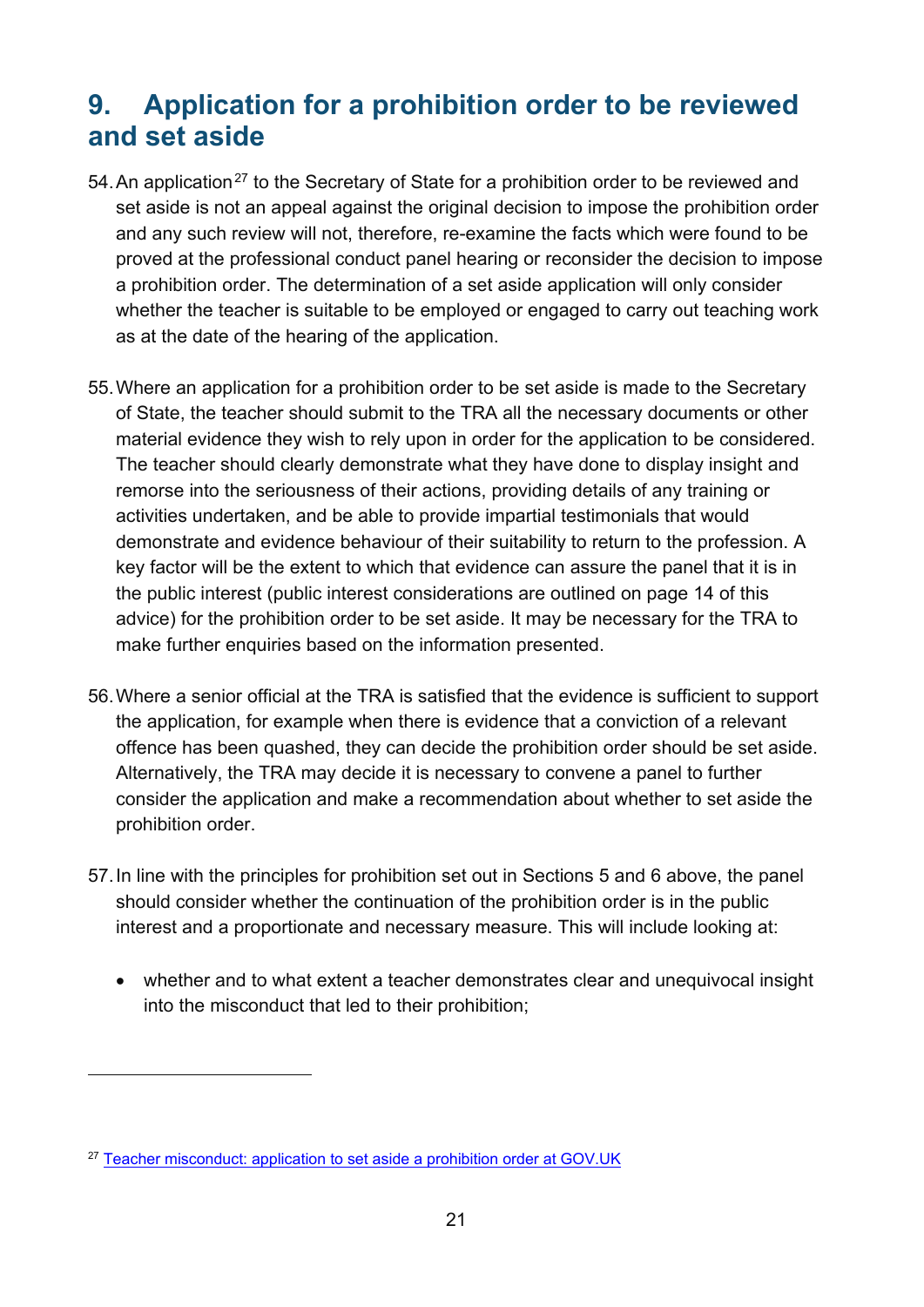- the extent to which they can demonstrate a clear commitment to adhere to and exhibit the personal and professional conduct elements of the Teachers' Standards; and
- any risk in setting aside the prohibition order and allowing the individual to return to the profession in light of the evidence presented to the panel.
- 58.After considering an application to have a prohibition order set aside, a panel will make a written recommendation to the Secretary of State that either:
	- the prohibition order should be set aside and the teacher given the opportunity to resume teaching; or
	- the prohibition order should remain in place and, if so, the minimum period that should be applied before another application for a review can be considered. This will not be less than one year.
- 59.In either circumstance, the panel's recommendation should set out clearly what evidence it has considered, and the reasons and rationale for its decision.
- 60.If the prohibition order is set aside the teacher's details will be removed from the list of prohibited teachers held by the TRA and the previously published decision will be removed from the GOV.UK website. The teacher will be notified normally within two working days of the Secretary of State's decision.

# <span id="page-21-0"></span>**10. Appeals**

61.A teacher may appeal against a prohibition order to the Queen's Bench Division of the High Court under Part 52 of the Civil Procedure Rules within 28 days of the date a notice of the Order was served on them. The High Court can decide on a range of options, further information on these can be found on the Ministry of Justice website $28$ .

<span id="page-21-1"></span><sup>28</sup> <http://www.justice.gov.uk/courts/procedure-rules/civil/rules/part52>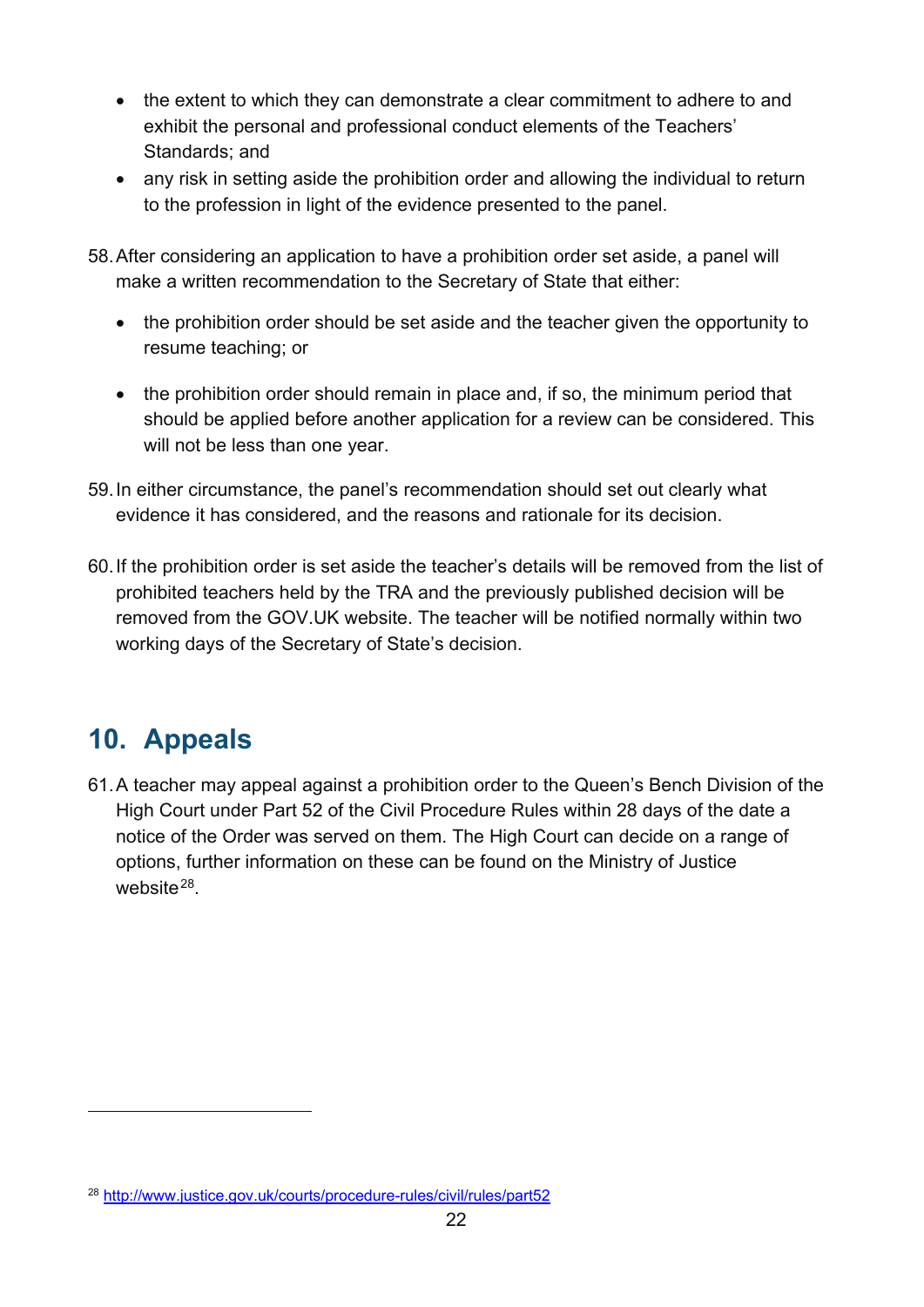# <span id="page-22-0"></span>**Annex A - Interim prohibition orders (IPO)**

- 62.An IPO may be made only if the Secretary of State considers that it is necessary and proportionate in the public interest, and where there is a real risk of harm to children and/or other members of the public. An IPO prevents a person from carrying out teaching work[29](#page-22-1) until their case has been fully considered and concluded. A decision whether to impose an IPO is made by the TRA acting on behalf of the Secretary of State. Panels have no role in considering whether an IPO should be made.
- 63.In all cases, and normally within three working days following receipt of an allegation of teacher misconduct, the TRA will consider whether it is appropriate to make an IPO.
- 64.An IPO may be imposed at any time during the investigation, for example as additional evidence becomes available. The teacher will be informed that consideration is being given to the imposition of an IPO and they will be given 10 working days to provide any additional evidence that they want to be considered. All the available evidence will be fully considered. The TRA may extend the period required to consider imposing an IPO when awaiting information from other agencies including the police that it believes will have an impact on its decision.
- 65.Decisions about whether to make an IPO will be taken on a case-by-case basis, taking account of the nature and severity of the allegation and the available evidence, including any information as to the risk of repetition. The seriousness of the risk to pupils and the public, should the individual be allowed to continue to teach unsupervised, should be balanced against the interests of the teacher, having regard to the need for proportionality and the adverse consequences for the practice and reputation of the teacher if an IPO is imposed.
- 66.Crown Prosecution Service (CPS) and/or police action should be taken into account. If a teacher has been charged with an offence an assumption may be made that there is some reliable and credible evidence to support the charge and the underlying behaviour having been committed. The fact that a teacher is released under investigation by the police will not necessarily, of itself, be sufficient to warrant the imposition of an IPO. All the other factors that determine whether an IPO is appropriate, such as the nature of the alleged crime and whether there is any supporting evidence, must also be taken into account.

<span id="page-22-1"></span><sup>&</sup>lt;sup>29</sup> Regulation 3 of the Teachers' Disciplinary (England) Regulations 2012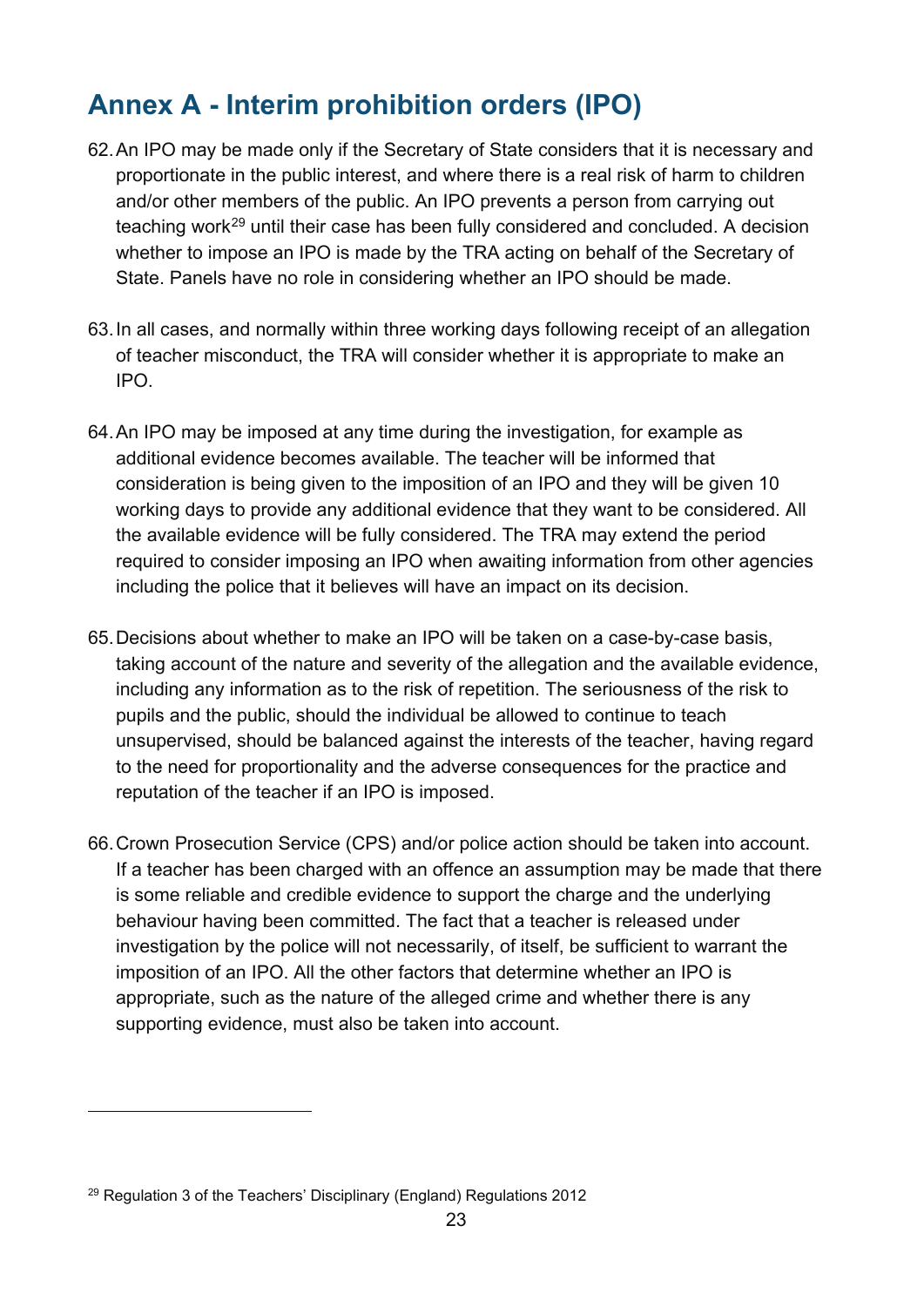- 67.Although not an exhaustive list, when balanced with the other necessary considerations, the following is likely to indicate that the imposition of an IPO is necessary in the public interest:
	- information that the teacher is under investigation by the police, or has been charged, in connection with a serious offence, particularly of a sexual nature and/or involving children;
	- allegations and/or evidence of predatory or sexually inappropriate conduct;
	- allegations and/or evidence of actions or behaviours that undermine the fundamental British values of democracy, the rule of law, individual liberty, and mutual respect and tolerance of those with different faiths and beliefs; or that promote political or religious extremism. This would encompass deliberately allowing the exposure of pupils to such actions or behaviours, including through contact with any individuals who are widely known to express views that support such activity, for example by inviting any such individuals to speak in schools; or
	- any activity involving indecent images of children, as defined in this guidance.
- 68.Where the Secretary of State imposes an IPO, the teacher will be informed in writing that the order is to apply immediately. If the teacher is currently carrying out teaching work, they may not continue in that role. The teacher's employer will also be informed in writing and must ensure the person is prevented from carrying out teaching work until the case is concluded or until the IPO is lifted, following a successful application by the person to have the IPO reviewed. The Prohibited List will clearly indicate that the individual is the subject of an "interim prohibition order".
- 69.The teacher may apply to the TRA for a review of the IPO within six months of the date the order was made and subsequently at six monthly intervals. The teacher should provide evidence to inform the review, which will be considered alongside evidence from the investigation. The TRA will pro-actively review its IPO cases if new evidence becomes available during the investigation. This may result in the TRA lifting the IPO where evidence suggests that it should no longer be in place. The individual does not have a right of appeal to the High Court against an IPO.